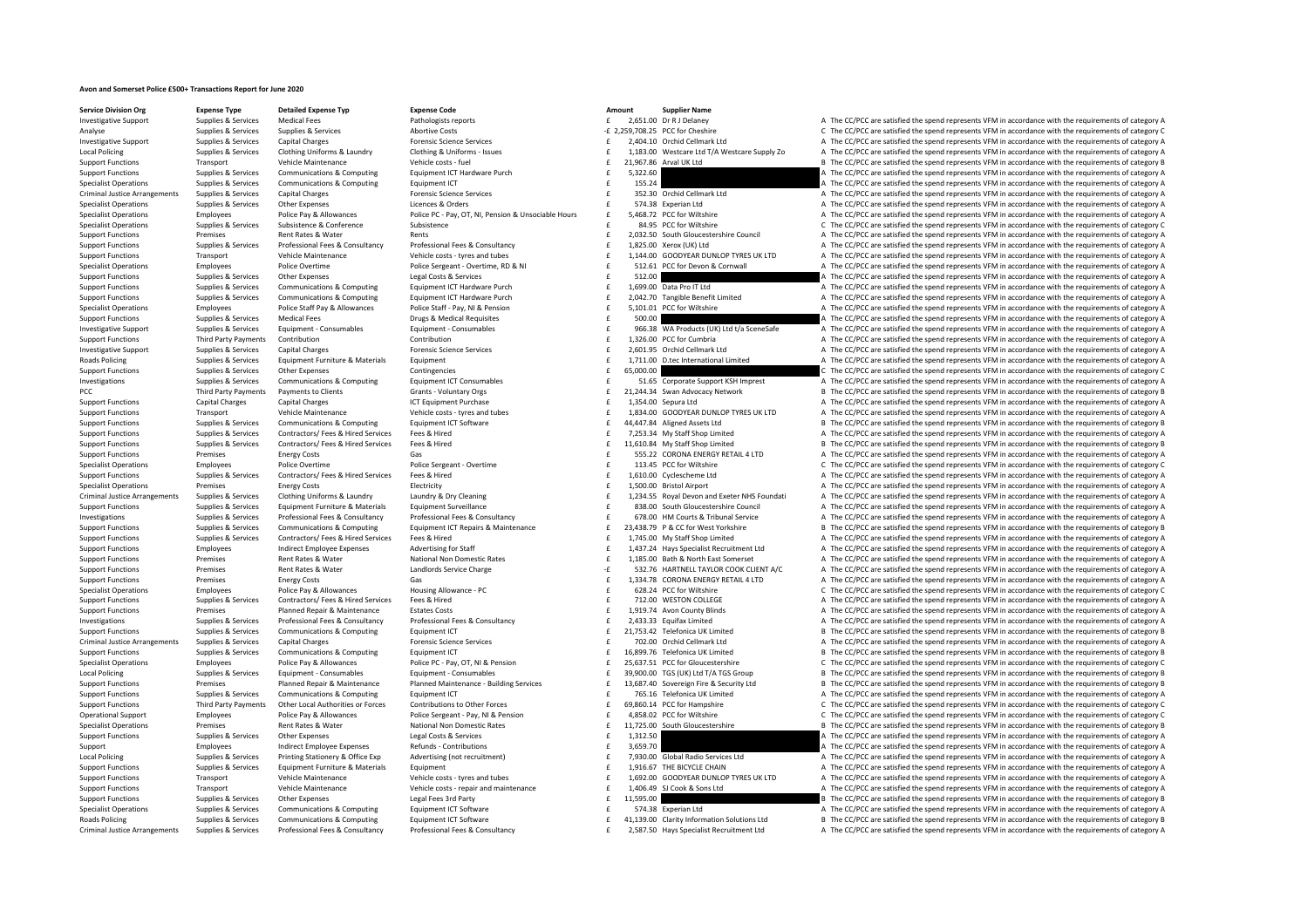PCC Supplies & Services Contractors/ Fees & Hired Fees & Hired Services Fees & Hired The Services Fees & Hired The Services Fees & Hired The Services Fees & Hired The Services Fees & Hired The Services Fees & Hired The Ser Criminal Justice Arrangements Supplies & Services Other Expenses Maintenance of dogs/cats 806.00 **Expendition** and a The CC/PCC are satisfied the spend represents VFM in accordance with the requirements of category A Disused Supplies & Services Printing Stationery & Office Exp Reprographics Reprographics 68,219.54 Xerox (UK) Ltd C The CC/PCC are satisfied the spend represents VFM in accordance with the requirements of category C Suppor Employees and the consumer of the consumer consumers and the consumers of the consumers and the consumers and the consumers and the consumers of category and the consumers and the consumers of category and the consumers of Operational Support Supplies & Services Equipment - Consumables Consumables Equipment - Consumables Equipment - Consumables exact a member of the SUAL of the CONSULT A The CC/PCC are satisfied the spend represents VFM in a Disused Supplies & Services Printing Stationery & Office Exp Reprographics 694.80 Microsoft Category A The CC/PCC are satisfied the spend represents VFM in accordance with the requirements of category A Enterprise Support Functions and the sequence of Premises Planned Repair & Maintenance Planned Maintenance Building Services and the 3,419.25 Sovereign Fire & Security Ltd A The CC/PCC are satisfied the spend represents VF Specialist Operations Employees Police Pay & Allowances Police PC - Pay & NI 3,93.57 POC for Wiltshire A The CC/PCC are satisfied the spend represents VFM in accordance with the requirements of category A Support Functions Planned Repair & Maintenance Planned Maintenance - Building Services 6 16,626.80 NETWORK SECURITY SYSTEMS EUROPE (UK A The CC/PCC are satisfied the spend represents VFM in accordance with the requirements of category A Investigative Supplies & Services Capital Charges Forensic Science Services Forensic Science Services Forensic Science Services and the Supplies & Services Capital Charges Forensic Science Services and the Services of cate Specialist Operations Transport Vehicle Allowances Travel fares Travel fares Travel fares a specialist Operations Transport Vehicle Allowances Travel fares a specialist Operations Transport Vehicle Allowances Travel fares PCC Third Party Payments Payments to Clients Grants - Voluntary Orgs Server Server Manus 2012 14,916.67 Resolve West B The CC/PCC are satisfied the spend represents VFM in accordance with the requirements of category B Support Functions Supplies & Services Equipment Furniture & Materials Equipment Europy E 14,850.00 Axon Public Safety UK Limited B The CC/PCC are satisfied the spend represents VFM in accordance with the requirements of ca Support Functions Capital Charges Capital Charges Capital Charges Other Plant & Equipment Charges Other Plant & Equipment 6,150.00 Cleartone Telecoms Ltd A The CC/PCC are satisfied the spend represents VFM in accordance wi Support Functions Premises Rent Rates Rent Rates Rent Rates National Non Domestic Rates Premises Rent Rates Rent Rates Rent Rates Rent Rates Rent Rates Rent Rates Rent Rates Rent Rates Rent Rates Rent Rates Rent Rates Rent 1.1100 Tuestigative Support Supplies & Services Capital Charges Capital Charges Forensic Science Services Forensic Science Services Forensic Science Services Forensic Science Services Forensing Support and the CC/PCC are s Supplies & Services Equipment Furniture & Materials Equipment Operational and the content of the C/PCC are satisfied the spend represents VFM in accordance with the requirements of category A and Supplies & Services Conten Investigations Supplies & Services Other Expenses Courses Fees Courses Fees Courses Fees Courses Fees Courses Fees Courses Fees Courses Fees Courses Fees Courses Fees Courses Fees Courses Fees Courses Fees Courses Fees Cou Support Functions Transport Vehicle Maintenance Vehicle Costs - fuel Vehicle costs -fuel 8,221.82 <br>Support Functions and Democration of The CC/PCC are satisfied the spend represents VFM in accordance with the requirements Premises Rent Rates & Water Mational Non Domestic Rates Functions Premises and A The CC/PCC are satisfied the spend represents VFM in accordance with the requirements of category A Capital Charges Capital Charges Capital Charges Construction & Conversion Works F 113.862.85 Midas Construction I td C. The CC/PCC are satisfied the spend represents VFM in accordance with the requirements of category C Support Functions Employees Employees Indirect Employee Expenses Advertising for Staff and Figure 1,594.00 Hays Specialist Recruitment Ltd A The CC/PCC are satisfied the spend represents VFM in accordance with the requirem Support Functions Supplies Services Other Expenses Legal Fees 3rd Party 24,375.00 **£ 24,375.00 E 24,375.00 E 24,95 Å are satisfied the spend represents VFM in accordance with the requirements of category B** Specialist Operations Employees Police Overtime Police PC-Overtime & Rest Day Content 2,682.63 PCC for Devon & Cornwall A The CC/PCC are satisfied the spend represents VFM in accordance with the requirements of category A Transport Vehicle Maintenance Vehicle costs - tyres and tubes and the season of the COPOYEAR DUNLOP TYRES UK LTD A The CC/PCC are satisfied the spend represents VFM in accordance with the requirements of category A Support Functions Premises Energy Costs Gas Gas Gas and Consumer Consumer Costs Gas 1,315.22 CORONA ENERGY RETAIL 4 LTD A The CC/PCC are satisfied the spend represents VFM in accordance with the requirements of category A Example a communication of the control control capital Charges and the control capital charges and the control of the control of the control of the control of the control of the control of the control of the control of the Sunnert European Sunniac & Services Communications & Communications & Communications & Communications & Communications Fourierm Fundament CT COM Telefonica III Limited a The CC/DCC are catisfied the spend paraceants VEM in Vehicle Maintenance Meridie or and the Maintenance Vehicle of the Vehicle costs - repair and maintenance<br>
Support Functions Support Support Support Support Support Support Support Support Support Support Support Support Su f 7,700.00 Cohort Software Ltd **A** The CC/PCC are satisfied the spend represents VFM in accordance with the requirements of category A Specialist Operations Employees Police Staff Pay & Allowances Police Staff - Pay, NI & Pension Police Staff - Pay, NI & Pension Engine and the State of Allowances Police Staff - Pay, NI & Pension Figure 2007 A The CC/PCC a Supplies & Services Contractors/Fees & Hired Fees & Hired Fees & Hired Fees & Hired Contractors/Fees & Hired Fees & Hired Fees & Hired Fees & Hired Fees & Hired Fees & Hired Fees & Hired Fees & Hired Fees & Hired Fees & Hi Specialist Operations Employees Police Pay & Allowances Police Pay and Police Pay and Police Pay and Police Pay and Police Pay and Police Pay and Police Pay and Police Pay and Police Pay and Police Pay and Police Pay and P Support Functions Supplies & Services Other Expenses Legal Costs & Services Support Costs & Services Support Derational and the Samuel Costs & Services Support Derational Special Equipment Derational Special Support Develo Supplies & Services Equipment Furniture & Materials Equipment Operational examples of the Services Equipment Operational Equipment Operational examples and the CO/PCC are satisfied the spend represents VFM in accordance wi Supplies & Services Communications & Computing Equipment ICT Hardware Purch that the content of category A The CC/PCC are satisfied the spend represents VFM in accordance with the requirements of category A Support Functions Premises Rent Rates & Water Mational Non Domestic Rates and the COPCC are satisfied the spend represents VFM in accordance with the requirements of category A<br>
Third Party Payments Payments to Clients Cli PCC Third Party Payments Payments to Clients Grants View Grants View Control of the COLOGY Category B The CC/PCC are satisfied the spend represents VFM in accordance with the requirements of category B Support Functions Premises Rent Rates & Water National Non Domestic Rates and the material Chates and a spend of the CC/PCC are satisfied the spend represents VFM in accordance with the requirements of category B Support F E 25,000.00 **EXPENSES ARTS CONSERVICES ARTS ARTS FUNCTIONS SUPPLIES ARTS ARTS 25,000.00 EXPENSIONS B** The CC/PCC are satisfied the spend represents VFM in accordance with the requirements of category B Support Functions Supplies & Services Other Expenses Legal Costs & Services Legal Costs & Services **2,462.00 E 7,462.00 A** The CC/PCC are satisfied the spend represents VFM in accordance with the requirements of catego Support Functions Supplies & Services Equipment Furniture & Materials Equipment 68.25 Protect Signs A The CC/PCC are satisfied the spend represents VFM in accordance with the requirements of category A Sunnort Euroritors Capacity of the Control of Capacity of the Control of the Control of the Control of the Control of the Control of the Control of the Control of the Control of the Control of the Control of the Control of Specialist Operations Supplies & Services Subsistence A Conference Subsistence Subsistence Subsistence Subsistence and the A The CC/PCC are satisfied the spend represents VFM in accordance with the requirements of category Specialist Operations Employees Police Pay & Allowances Police PC - Pay, OT & NI 4,275.50 PCC for Wiltshire Multiple A The CC/PCC are satisfied the spend represents VFM in accordance with the requirements of category A Sup Support Functions Supplies & Services Communications & Computing Equipment ICT 2,440.00 Telefonica UK Limited A The CC/PCC are satisfied the spend represents VFM in accordance with the requirements of category A Support Functions Supplies & Services Communications & Computing Equipment ICT Hardware Purch the service of the A443.92 Bechtle Direct Ltd A43.92 Bechtle Direct Ltd A443.92 Bechtle Direct Ltd A The CC/PCC are satisfied th Support Functions Premises Rent Rates & Water Mational Non Domestic Rates and the Second of the CC/PCC are satisfied the spend represents VFM in accordance with the requirements of category B<br>Support Functions and paramete Sunnort Eunctions Strain and Promises Research Path Path Strains Notinal Non Domestic Rates National Non Domestic Rates and CONSCRIPTION A The CONCERT A The CONCERT A The CONCERT A The CONCERT A The CONCERT A The CONCERT A Specialist Operations Supplies & Services Other Expenses Legal Costs & Services Legal Costs & Services Supplies & Services and the COST Specialist Operations A The CC/PCC are satisfied the spend represents VFM in accordanc Support Functions Premises Unplanned Repair & Maintenance Reactive Maintenance ‐ Building Services 5,309.01 £ Sovereign Fire & Security Ltd A The CC/PCC are satisfied the spend represents VFM in accordance with the requirements of category A Support Functions Transport Vehicle Workshops/Maintenance Vehicle Workshop 2,996.00 ENAP 2,996.00 SNAP ON DIAGNOSTICS A The CC/PCC are satisfied the spend represents VFM in accordance with the requirements of category A Analyse Employees Indirect Employee Expenses Long Service Awards Long Service Awards 203.00 Corporate Support KSH Imprest A The CC/PCC are satisfied the spend represents VFM in accordance with the requirements of category Supplies & Services Professional Fees & Consultancy Professional Fees & Consultancy Professional Fees & Consultancy<br>Roads Policing Consultance on Capaceae and Consultance of the Supplies of the CC/PCC are satisfied the spe Roads Policing Supplies & Supplies & Supplies & Supplies & Supplies & Supplies & Supplies & Supplies & Supplies & Supplies & Supplies & Materials Equipment Fepalis & Materials Equipment Repairs & Maintenance and the 92,162 Investigative Support Supplies & Services Other Expenses Courses Fees Courses Fees Courses Fees Courses Fees Courses Fees 10,400.00 E 10,400.00 B The CC/PCC are satisfied the spend represents VFM in accordance with the req Support Functions Premises Planned Renair & Maintenance Planned Maintenance Building Fabric 6 589.31 Sovereign Fire & Security Itd A The CC/PCC are satisfied the spend represents VFM in accordance with the requirements of Criminal Justice Arrangements Supplies & Services Other Expenses Maintenance of dogs/cats Maintenance of dogs/cats Maintenance of dogs/cats 640.33  $\pm$  500.00 FPG (IVK) Ltd and The CC/PCC are satisfied the spend represents Support Functions Premises Rent Rates & Water Rents Rents Rents Rents Rents Rents Rents Rents Rents Rents Rents Rents Rents Rents Rents Rents Rents Rents Rents Rent Rents Rents Rents Rents Fees & Hired Support Functions A Support Functions Supplies & Services Contractors/ Fees & Hired Fees & Hired Fees & Hired Fees & Hired Press, Press, 2008, 2008, 2008, 2008, 2008, 2008, 2008, 2008, 2008, 2008, 2008, 2,276.66 Cyclescheme Ltd A The CC/PCC a Grants - Voluntary Orgs 27,305.83 Victim Support B The CC/PCC are satisfied the spend represents VFM in accordance with the requirements of category B Transport Wehicle Maintenance Vehicle costs - repair and maintenance Certain and maintenance Certain Case of the CC/PCC are satisfied the spend represents VFM in accordance with the requirements of category A Support Functions Supplies & Services Contractors/Fees & Hired Free & Hired Fees & Hired Fees & Hired Fees & Hired Fees & Hired Fees & Hired Fees & Hired Fees & Hired Fees & Hired Fees & Hired Fees & Hired Fees & Hired Fee Sunnort Eugenions Sunniles & Services Faultament Furniture & Materials Faultament Operational Sunnort Customer CONS on the CONSTATE State of category R The CONSTATE CONSTATES CONSTATES (CONSTATES) From the construction of Criminal Justice Arrangements Supplies & Services Capital Charges Material Premaic Science Services Forensic Science Services Forensic Science Services and the Services of the Support Functions and premains of category A V Support Functions Transport Vehicle Maintenance Vehicle costs - fuel and the Vehicle costs - fuel 22,201.77 Arval UK Ltd B The CC/PCC are satisfied the spend represents VFM in accordance with the requirements of category B Support Functions Supplies & Services Other Expenses Courses Fees Courses Fees Courses Fees Courses Fees a Courses Fees a Courses Fees a Courses Fees a Face of the Strengths People Ltd A The CC/PCC are satisfied the spend Support Functions Premises Planned Repair & Maintenance Planned Maintenance Building Services E 575.00 NETWORK SECURITY SYSTEMS EUROPE (UK A The CC/PCC are satisfied the spend represents VFM in accordance with the requirem Sunnort Eunctions Transport Vehicle Maintenance Vehicle Maintenance Vehicle crist-renair and maintenance CALLA CALLA Trek Ricycle Corporation I td a The CC/PCC are satisfied the spend represents VEM in accordance with the Support Functions Supplies & Services Professional Fees & Consultancy Professional Fees & Consultancy Professional Fees & Consultancy Consultancy and the CONS CONSULTAN CONSULTANCY CONSULTANCY CONSULTANCY CONSULTANCY CONSU Support Functions Supplies & Services Contractors/ Fees & Hired Services Fees & Hired Fees & Hired Fees & Hired Fees & Hired Fees & Hired Fees & Hired Fees & Hired Fees & Hired Fees & Hired Fees & Hired Fees & Hired Fees & Supplies & Services Professional Fees & Consultancy Professional Fees & Consultancy Professional Fees & Consultancy Professional Fees & Consultancy Professional Fees & Consultancy Professional Fees & Consultancy Profession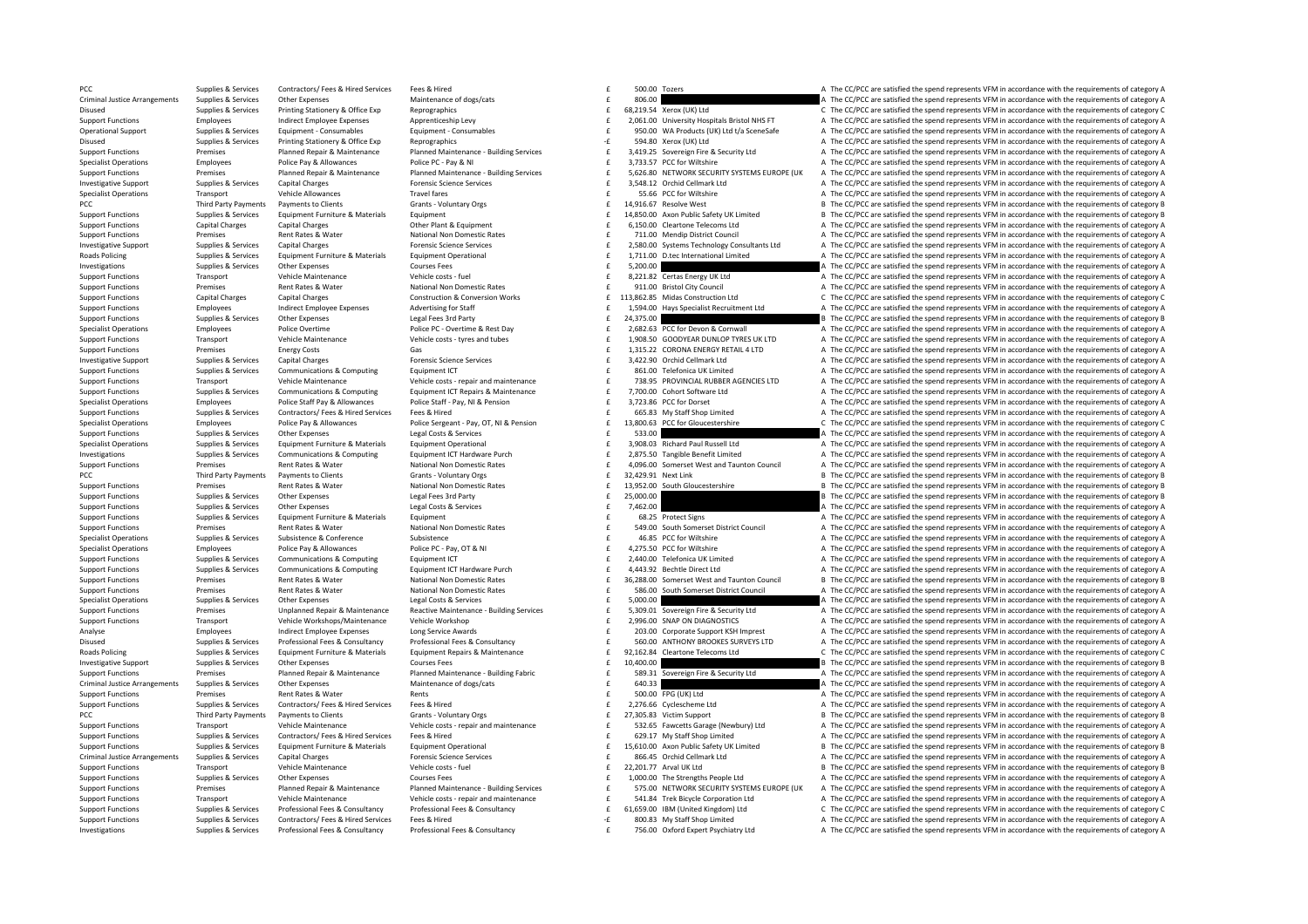Support Functions Capital Charges Capital Charges ICT Equipment Purchase 3,452.37 BTPLC A The CC/PCC are satisfied the spend represents VFM in accordance with the requirements of category A Specialist Operations Specialist Operations Fundatory Englangers Police Pay & Allowances Police Pay OT. NI & Pension Profect Developments of category C. The CC/PCC are satisfied the spend represents VFM in accordance with Specialist Operations Employees Police Pay & Allowances Housing Allowance - Chief Inspector and the COSSE PCC for Gloucestershire and The CC/PCC are satisfied the spend represents VFM in accordance with the requirements of Premises Rent Rates & Water Rents Rents Rents Rents Rents Rents Rents Council B The CC/PCC are satisfied the spend represents VFM in accordance with the requirements of category B Support Functions Supplies & Services Other Expenses Courses Courses Fees Support Fees a curses Fees a curses Fees Fees a The Support Functions A The CC/PCC are satisfied the spend represents VFM in accordance with the req Support Functions Supplies & Services Contractors/ Fees & Hired Services Fees & Hired Fees Contractors/ Fees & Hired Services Fees & Hired Services Fees & Hired Services Fees & Hired Services Fees & Hired Services Fees & H Local Policing Sunning Sunning Services Communications & Communications & Communications & Communications & Communications Fourthment CT COM COMMUNICATE ON THE COMMUNICATE A The CC/PCC are satisfied the spend represents VF Specialist Operations Employees Police Staff Pay & Allowances Police Staff - Pay, NI & Pension Police Staff - Pay, NI & Pension Employees Police Staff - Pay, NI & Pension Support Functions A Computing Category A The CC/PCC £ 2,560.00 Telefonica UK Limited **A** The CC/PCC are satisfied the spend represents VFM in accordance with the requirements of category A Transport Wehicle Maintenance Vehicle costs - repair and maintenance Childe costs - repair and maintenance of the S75.71 Bristol PartsPlus A The CC/PCC are satisfied the spend represents VFM in accordance with the requirem Support Functions Supplies & Services Communications & Computing Telephone Calls Computing Telephone Calls E and the S2.76 BRITISH TELECOMMUNICATIONS PLC B The CC/PCC are satisfied the spend represents VFM in accordance wi Support Functions Premises Planned Repair & Maintenance Premises Costs 6 1,218.00 TEMPLESTOCK LIMITED A The CC/PCC are satisfied the spend represents VFM in accordance with the requirements of category A Support Functions Supplies & Services Contractors/ Fees & Hired Services Fees & Hired Fired The Support Face of the CC/PCC are satisfied the spend represents VFM in accordance with the requirements of category A Operational Support Supplies & Services Equipment Furniture & Materials Equipment Operational 2,355.97  $\epsilon$  2,355.97 GMK Ltd A The CC/PCC are satisfied the spend represents VFM in accordance with the requirements of catego Support Functions Premises Rent Rates & Water Rents Rents Rents Rents 16,875.00 Pyper Property Partnership B The CC/PCC are satisfied the spend represents VFM in accordance with the requirements of category B Cumplies & Services Grants & Subscriptions Subscriptions Subscriptions Subscriptions Subscriptions Subscriptions Subscriptions Control of California Control of California Cumpliant Control of Category A The CC/PC are satis Support Functions Capital Charges Capital Charges Capital Charges ICT Equipment Purchase 2,902.00 Sepura Ltd A The CC/PCC are satisfied the spend represents VFM in accordance with the requirements of category A The CC/PCC Support Functions Premises Rent Rates Rent Rates Rent Rates Rent Charges Charges a Control of the Support of Category A The CC/PCC are satisfied the spend represents VFM in accordance with the requirements of category A Th Support Functions Supplies & Services Printing Stationery & Office Exp Advertising (not recruitment) and the A200.00 Hays Specialist Recruitment Ltd A The CC/PCC are satisfied the spend represents VFM in accordance with th Specialist Operations Supplies A The CC/PCC are satisfied the spend represents VFM in accordance with the requirements of category A Roads Policing Supplies & Supplies & Supplies & Communications & Computing Equipment ICT Software expect that the Supplies Control of the Supplies Assemblic Services (UK) Ltd a The CC/PCC are satisfied the spend represents Supplies Supplies & Services Clothing Uniforms & Laundry Clothing & Uniforms - Issues<br>Support Eurothing Canital Characters (Canital Characters Canital Characters Canital Characters Canital Charact<br>Canital Characters Canita Support Functions Capital Charges Capital Charges Capital Charges ICT Equipment Purchase 12,981.68 ET DIC Result Both PLC Providence Results and represents VFM in accordance with the requirements of category B Support Functions Supplies & Services Professional Fees & Consultancy Professional Fees & Consultancy Professional Fees & Consultancy Professional Fees & Consultancy Consultancy and the Mark 2,200.00 The Award Scheme Ltd M 435.00 National Crime Agency (A) The CC/PCC are satisfied the spend represents VFM in accordance with the requirements of category A<br>8.957.00 Westcare Ltd T/A Westcare Supply Zo (A) The CC/PCC are satisfied the spend repre Sunniles & Services Clothing Uniforms & Laundry Clothing Buildroms - Supes Clothing Buildroms - Issues f 8.957.00 Westcare Htd T/A Westcare Sunniv Zo A The CC/PCC are satisfied the spend represents VFM in accordance with t Support Functions Supplies & Services Equipment Furniture & Materials Equipment Functions Equipment Functions and Details and A The CC/PCC are satisfied the spend represents VFM in accordance with the requirements of categ invastigative Curry of the Curry of change of capital Change Capital Change Capital Change Capital Change Contact Change Change Change Change Change Change Change Change Change Change Change Change Change Change Change Cha Support Functions Employees and intervention Direct Medical Intervention and the 1,990.00 a The CC/PCC are satisfied the spend represents VFM in accordance with the requirements of category A Support Functions and premises Premises Nent Rates & Water Mater and landlords Service Charge Material and the Service Charge of the Service Charge of the Service Charge of the Service Charge of the Service Charge of the Service Agricultural Device Agri Operational Support Supplies & Services Clothing Uniforms & Laundry Clothing & Uniforms - Issues Clothing Wilforms - Issues Clothing & Uniforms - Issues and the 4,389.60 WA Products (UK) Ltd t/a SceneSafe A The CC/PCC are Support Functions Premises Energy Costs Gas Gas Gas Gas S53.37 CORONA ENERGY RETAIL 4 LTD A The CC/PCC are satisfied the spend represents VFM in accordance with the requirements of category A Category A The CC/PCC are sati Analyse Companies Analyse Supplies & Services Other Expenses On Financial Adjustments Analyse Contractors/Fees & Hired Supplies Analyse Contractors/Fees & Hired Financial Adjustments Companies and the CONSCRIPTION Analyse Support Functions Supplies & Services Contractors/Fees & Hired Fees & Hired Fees & Hired Fees & Hired Fees & Hired Fees & Hired Fees & Hired Fees & Hired Fees Andre Fees and Areas and Support Inc. Contractors/Fees & Comput functions Support Tunctions Supplies A The CC/PCC are satisfied the spend represents VFM in accordance with the requirements of category A Investigative Support Supplies & Services Equipment Furniture & Materials Equipment Repairs & Maintenance and the 4,375.00 Kardex Systems (UK) Ltd and The CC/PCC are satisfied the spend represents VFM in accordance with th Supplies & Supplies & Supplies & Communications & Computing Telephone Calls and The COPOC are satisfied the spend represents VFM in accordance with the requirements of category A<br>
Support Functions Support Functions and th Support Functions Premises Rent Rates & Water Rents Rents Rents 2,666.66 RATH & NORTH EAST SOMERSET COUNCIL A The CC/PCC are satisfied the spend represents VFM in accordance with the requirements of category A Support Functions Supplies & Services Equipment Furniture & Materials Equipment Operational 1,046.00 CMK Ltd The CC/PCC are satisfied the spend represents VFM in accordance with the requirements of category B<br>
PCC The CC/P PCC Third Party Payments Payments to Clients Grants ‐ Voluntary Orgs 32,429.92 £ Next Link <sup>B</sup> The CC/PCC are satisfied the spend represents VFM in accordance with the requirements of category B Supplies & Services Communications & Computing Equipment ICT Hardware Purch that the submarchange of the COMPOC are satisfied the spend represents VFM in accordance with the requirements of category A Specialist Operations Transport Vehicle Allowances Travel fares Travel fares and the spend represents are a many provide a the CC/PCC are satisfied the spend represents VFM in accordance with the requirements of category A Support Functions Capital Charges Capital Charges Construction & Conversion Fees 5,219.50 Ridge & Partners LLP A The CC/PCC are satisfied the spend represents VFM in accordance with the requirements of category A Transport Vehicle Maintenance Vehicle costs - repair and maintenance - Support Fundantenance Vehicle costs - repair and maintenance - Transport Vehicle Maintenance Vehicle costs - repair and maintenance - F 1,065.83 Dutcht Investigative Support Supplies & Services Capital Charges Forensic Science Services Forensic Science Services Forensic Science Services Forensic Science Services Forensic Science Services Forensic Science Services Forensic Support Functions Supplies & Services Other Expenses Cost Of Appeals Cost Of Appeals Cost Of Appeals 1,550.00 £ 1,550.00 A The CC/PCC are satisfied the spend represents VFM in accordance with the requirements of category A Specialist Operations Employees Police Overtime Police PC - Overtime Police PC - Overtime 153.46 PCC for Wiltshire A The CC/PCC are satisfied the spend represents VFM in accordance with the requirements of category A Supplies & Services Printing Stationery & Office Exp Postage Printing Stationery & Office Exp Postage Printing Stationery & Office Exp Postage Printing Stationery & Office Exp Postage Printing Stationery & Office Exp Posta Support Functions Support Rent Rates Rent Rates Rent Rates National Non Domestic Rates and C 73,216.00 North Somerset Council C The CC/PCC are satisfied the spend represents VFM in accordance with the requirements of categ Local Policing Supplies & Services Clothing Uniforms & Laundry Clothing & Uniforms - Issues and the State of the State Uniforms - Issues and the CALCA Cost of the CAPCC are satisfied the spend represents VFM in accordance Support Functions Premises Planned Repair & Maintenance Estates Costs 5,149.75 DRA Maintenance Ltd A The CC/PCC are satisfied the spend represents VFM in accordance with the requirements of category A Investigative Sunnort Sunnies & Services Foujoment Consumables Foujoment Consumables Function Consumables Foujourn Consumables Foujourn Consumables of S96.21 WA Products (UK) I to the CC/PCC are satisfied the spend represe Support Functions Premises Cleaning & Domestic Supplies Cleaning Charges Cleaning Charges 16,039.21 Sodexo Limited B The CC/PCC are satisfied the spend represents VFM in accordance with the requirements of category B Support Functions Supplies & Services Professional Fees & Consultancy Professional Fees & Consultancy Professional Fees & Consultancy Professional Fees & Consultancy Consultancy and the 1,924.42 Bristol Diocesan Board of F Support Functions Supplies & Services Contractors/Fees & Hired Fees & Hired Fees Ailied Engine Proven Care and CONNYSTATION ACCIDENT ARE CONNYSTATION AND THE COPCC are satisfied the spend represents VFM in accordance with Transport Vehicle Allowances Travel fares Travel fares and the spend of the spend term of the CC/PCC are satisfied the spend represents VFM in accordance with the requirements of category A PCC Supplies & Services Other Expenses Legal Costs & Services 11,952,27 **12.27 By The CC/PCC are satisfied the spend represents VFM in accordance with the requirements of category B** Criminal Justice Arrangements Supplies & Services Other Expenses Memand costs Remand costs Permand costs 949.08 Bidfood A The CC/PCC are satisfied the spend represents VFM in accordance with the requirements of category A Vehicle Maintenance Meridions of the Vehicle Maintenance Vehicle Outs Vehicle Costs - tyres and tubes and tubes<br>
Support Functions Supplies & Services Contractors/ Fees & Hired Fees & Hired Fees & Hired Fees & Hired Fees & Support Functions Supplies & Services Contractors/Fees & Hired Services Fees & Hired Fees & Hired Fees & Hired Services Fees & Hired Fees & Hired Fees & Hired Fees & Hired Fees & Hired Fees & Hired Fees & Hired Fees & Hire Support Functions Supplies & Services Other Expenses Legal Fees 3rd Party 255.00 **1999 - 255.00 A The CC/PCC** are satisfied the spend represents VFM in accordance with the requirements of category A Support Functions Supplies & Services Other Expenses Legal Costs & Services Legal Costs & Services 2,512.00  $\pm$  2,512.00 A The CC/PCC are satisfied the spend represents VFM in accordance with the requirements of category Analyse Supplies & Services Other Expenses Financial Adjustments Financial Adjustments Fearly and the CONSTANTION CONTINUES ARE CONTINUES A The COPCC are satisfied the spend represents VFM in accordance with the requiremen Specialist Operations Transport Transport Wehicle Maintenance Vehicle of Vehicle costs - repair and maintenance<br>
19926 MENDIFORTALLY COUNCILL A The CC/PCC are satisfied the spend represents VFM in accordance with the requi Support Functions Premises Rent Rates & Water Landlords Service Charge and the service Charge 849.26 MENDIP DISTRICT COUNCIL A The CC/PCC are satisfied the spend represents VFM in accordance with the requirements of catego Employees Indirect Employee Expenses Advertising for Staff and the space of the space of the CCPCC are satisfied the spend represents VFM in accordance with the requirements of category A<br>Sunnort Functions Third Party Paym Support Functions Third Party Payments Other Local Authorities or Forces Agency Payments - OLAs Agency Payments - OLAs Agency Payments - OLAS Agency Payments - OLAS Agency Building Services 
Building Support For College Cr Support Functions Premises Planned Repair & Maintenance Planned Maintenance - Building Services 
states and the SCHONG COUPPLE A The CC/PCC are satisfied the spend represents VFM in accordance with the requirements of cate Employees Police Staff Pay & Allowances Staffing Agency 6,0  $\frac{1}{2}$  and  $\frac{1}{2}$  and  $\frac{1}{2}$  and  $\frac{1}{2}$  are satisfied the spend represents VFM in accordance with the requirements of category A The CC/PC are satisfi Vehicle Maintenance Meridions of the Vehicle Maintenance Vehicle Maintenance Vehicle Constructions (Vehicle Constructions of the CONN CONN CONNUM ACCIDENT Are CONNUM ACCIDENT And The COPCC are satisfied the spend represent Subsistence Subsequence of the CC/PCC are satisfied the spend represents VFM in accordance with the requirements of category C PCC Supplies & Services Other Expenses Legal Costs & Services Legal Costs & Services E 5,195.20 **E 5,195.20** A The CC/PCC are satisfied the spend represents VFM in accordance with the requirements of category A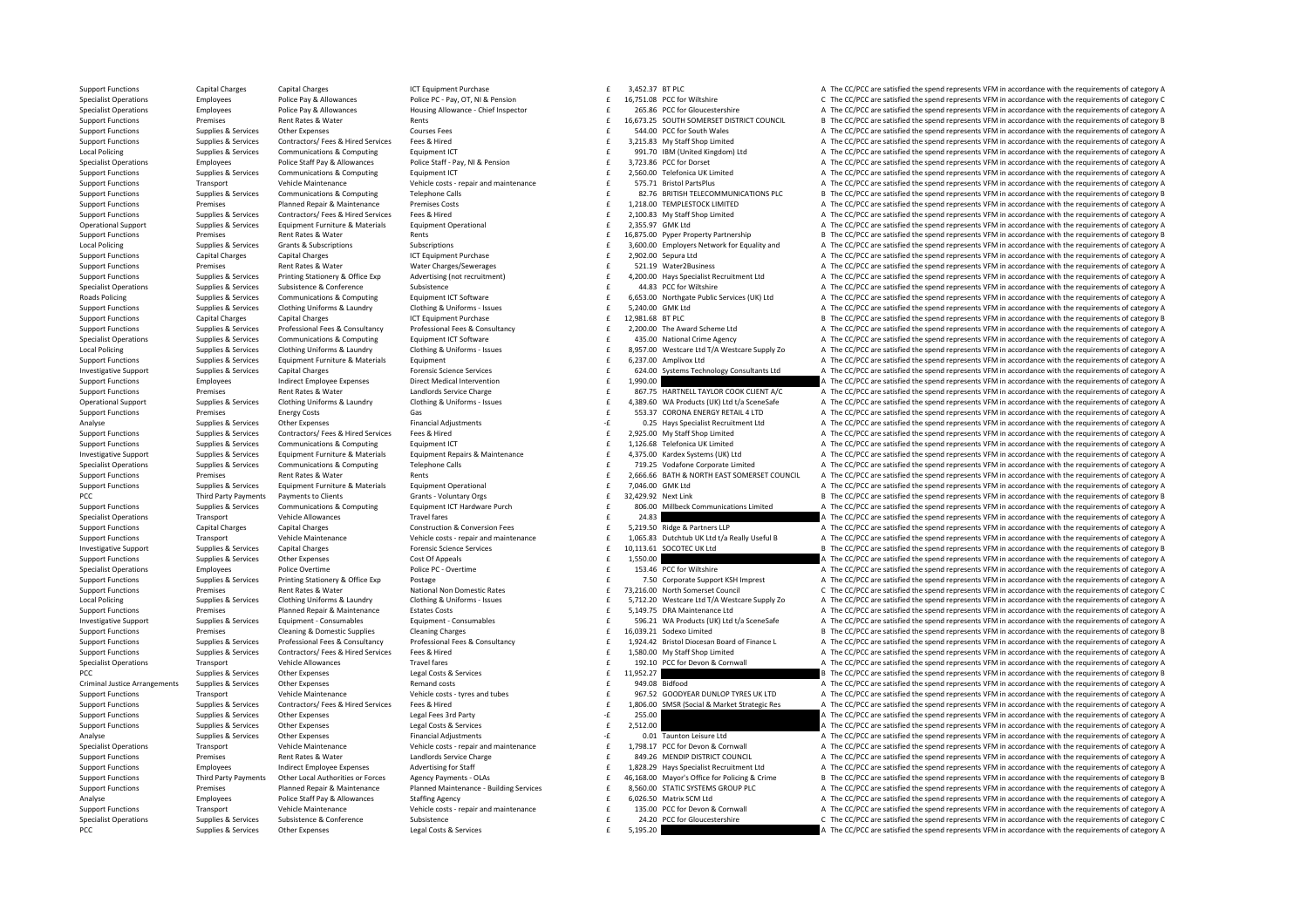Support Functions Premises Energy Costs Gas Gas Functions Gas Energy Costs Gas Category A The CC/PCC are satisfied the spend represents VFM in accordance with the requirements of category A Criminal lustice Arrangements Sunnlies & Services Clothing Uniforms & Laundry Laundry Bundes Mustave Development Continue Uniforms & Laundry Bundey & Development of category A The CC/PCC are satisfied the spend represents Support Functions Supplies & Services Other Expenses Legal Costs & Services Legal Costs & Services Services 1,500.00 **E** 1,500.00 **E 1,500.00** A The CC/PCC are satisfied the spend represents VFM in accordance with the requ E 2,994.76 View Architects Ltd **A** The CC/PCC are satisfied the spend represents VFM in accordance with the requirements of category A Support Functions Capital Charges Capital Charges Capital Charges ICT Equipment Purchase 1CT Equipment Purchase 5,670.15 **Executes 20.00 WESSEX GLASS COLITEM CONTAGGES** A The CC/PCC are satisfied the spend represents VFM i Support Functions Premises Premises Unplanned Repair & Maintenance Responsive Maint - Floor or Stairs and Franch COMPOSEX GLASS COLITO A The CC/PCC are satisfied the spend represents VFM in accordance with the requirements Support Functions Premises Rent Rates & Water Rents Rents Rents Rents Rents 2,575.00 MENDIP DISTRICT COUNCIL A The CC/PCC are satisfied the spend represents VFM in accordance with the requirements of category A Operational Support Supplies & Services Equipment - Consumables Equipment - Consumables Equipment - Consumables<br>
National Non Drugger and Read and Drugger Mational Non Domestic Rates and Consumer Case of the CASO WA Produc Disused Premises Rent Rates & Water National Non Domestic Rates and the Sedgemoor District Council A The CC/PCC are satisfied the spend represents VFM in accordance with the requirements of category A Sunnies & Services Ot Support Functions Supplies & Services Other Expenses Legal Fees 3rd Party and the Stategory A The CC/PCC are satisfied the spend represents VFM in accordance with the requirements of category A Support Functions Capital Charges Capital Charges Additions:Non Enhancing Fees Fig. 20.00 Ridge & Partners LLP A The CC/PCC are satisfied the spend represents VFM in accordance with the requirements of category A Sunnort Eunctions Sunnlies & Services Contractors / Fees & Hired Services Fees & Hired Services Fees & Hired Services Fees & Hired Fees & Hired Fees & Hired Feestified the specifical the specifical the specifical the speci Support Functions Premises Rent Rates & Water National Non Domestic Rates 1,160.00 North Somerset Council A The CC/PCC are satisfied the spend represents VFM in accordance with the requirements of category A Support Functions Third Party Payments Payments to Clients Comes Grants - Voluntary Orgs 6 12,675.00 1625 Independent People B The CC/PCC are satisfied the spend represents VFM in accordance with the requirements of catego Investigative Support Supplies & Services Medical Fees Pathologists reports 2,651.00 Dr A J Jeffery A The CC/PCC are satisfied the spend represents VFM in accordance with the requirements of category A Support Functions Transport Vehicle Maintenance Vehicle costs - repair and maintenance  $\begin{array}{ccc}\n & f & 1,206.29 & SJ \text{ Cook} & S \text{on} \\
\text{Number Functions} & \text{Frequency} & \text{Pr} & \text{Frequency} & \text{C} \\
\text{Number Functions} & \text{Pr} & \text{Frequency} & \text{P} & \text{P} \\
\text{Number Functions} & \text{Pr} & \text{Frequency} & \text{P} \\
\text{Number Functions} & \text{$ Support Functions Premises Planned Repair & Maintenance Estates Costs **4,300.00** Romac Building Contractors Ltd A The CC/PCC are satisfied the spend represents VFM in accordance with the requirements of category A The CC/P Analyse Supplies Services Other Expenses Financial Adjustments Contains Contains Contains and The CC/PCC are satisfied the spend represents VEM in accordance with the requirements of category A The CC/PCC are satisfied the Support Functions Premises Premises Rent Rates & Water Mational Non Domestic Rates National Mational Mational Mational Mational Mates of the SOB.00 Monmouthshire County Council A The CC/PCC are satisfied the spend represen Investigative Support Supplies & Services Capital Charges Forensic Science Services 14,472.01 £ Orchid Cellmark Ltd <sup>B</sup> The CC/PCC are satisfied the spend represents VFM in accordance with the requirements of category B Disused Supplies & Services Printing Stationery & Office Exp Printing Printing Printing Printing Printing and the Service A The CC/PCC are satisfied the spend represents VFM in accordance with the requirements of category Specialist Operations Employees Police Pay & Allowances Police Inspector - Pay, NI & Pension Engine Pay and the CONSTRATE CONSTRATED A The CC/PCC are satisfied the spend represents VFM in accordance with the requirements o Compare Transport Vehicle Maintenance Vehicle costs - repair and maintenance and the 1,388.21 SI Cook & Sons Ltd and The CC/PCC are satisfied the spend represents VFM in accordance with the requirements of category A and t Specialist Operations Premises Rent Rates & Water National Non Domestic Rates Search Rates 5,973.00 North Somerset Council A The CC/PCC are satisfied the spend represents VFM in accordance with the requirements of category 513.33 Cyclescheme Ltd **A** The CC/PCC are satisfied the spend represents VFM in accordance with the requirements of category A Roads Policing Supplies & Services Foujoment Furniture & Materials Foujoment Renairs & Maintenance F 34.135.00 Cleartone Telecoms I td B The CC/PCC are satisfied the spend represents VFM in accordance with the requirements Investigative Support Supplies & Services Capital Charges Forensic Science Services 2,580.00 £ Systems Technology Consultants Ltd A The CC/PCC are satisfied the spend represents VFM in accordance with the requirements of category A  $\begin{array}{ccccccccc} \text{Investigative Support} & \text{Suppose bypoles & Services} & \text{Capital charges} & \text{Propomial charges} & \text{Formulation & 1011} & \text{Formulation & 1011} & \text{Formulation & 1011} & \text{Formulation & 1011} & \text{Formulation & 1011} & \text{Formulation & 1011} & \text{Formulation & 1011} & \text{Formulation & 1011} & \text{Formulation & 1011} & \text{Formulation & 1011} & \text{Formulation & 1011} & \text{Formulation &$ Support Functions Supplies & Services Communications & Computing Equipment ICT Software 11,488.06 ACT AN ACT ACT AN ACT AREA The CC/PCC are satisfied the spend represents VFM in accordance with the requirements of category 4.742.89 PCC for Devon & Cornwall 4.71 A The CC/PCC are satisfied the spend represents VFM in accordance with the requirements of category A Support Functions Supplies & Services Professional Fees & Consultancy Professional Fees & Consultancy Professional Fees & Consultancy Consultancy and the SUGAL CONTENT A The CC/PCC are satisfied the spend represents VFM in Support Functions Promises Planned Repair & Maintenance Estates Costs Costs of the ST5.00 Solar Valley Electrical Limited A The CC/PCC are satisfied the spend represents VFM in accordance with the requirements of category PCC Supplies & Supplies & Services Equipment Furniture & Materials Loose Furniture 1,806.00 1,806.00 1,806.00 1,806.00 4,999 A The CC/PCC are satisfied the spend represents VFM in accordance with the requirements of catego PCC Supplies & Supplies & Services Other Expenses Cost Of Appeals Cost Of Appeals Cost Of Appeals Cost Of Appeals 1,529.50 a The CC/PCC are satisfied the spend represents VFM in accordance with the requirements of category Investigative Support Capital Charges Capital Charges Capital Charges ICT Equipment Purchase ICT Equipment Purchase Capital Charges ICT Equipment Purchase SC 2,613.64 WESTERN COMPUTER GROUP LTD A The CC/PCC are satisfied t Support Functions Premises Cleaning & Domestic Supplies Cleaning Charges and the company of the spend represents of category B The CC/PCC are satisfied the spend represents VFM in accordance with the requirements of catego Support Functions Supplies & Services Other Expenses Legal Costs & Services Legal Costs & Services Legal Costs & Services **Equal Costs A Services Costs A Services** Costs & Services **Equal Costs A Service Costs A Service Co** Support Functions and the contract of category of the Contract Plannel Maintenance Plannel Maintenance Ruilding September 2014 26 September 16 A Security Itd The CC/PC are satisfied the spend represents VFM in accordance w Support Functions Transport Menicle Maintenance Mehicle Obticle Content of Vehicle Constant of the Vehicle Constant of the Perminant of Constant of the CONG SCHOLE AND Transport Transport Wehicle Maintenance Mehicle Operat Transport Vehicle Maintenance Wehicle costs - repair and maintenance CP 279.99 PCC for Devon & Cornwall A The CC/PCC are satisfied the spend represents VFM in accordance with the requirements of category A Support Functions Supplies & Services Contractors/ Fees & Hired Services Fees & Hired 1,095.39 Cyclescheme Ltd A The CC/PCC are satisfied the spend represents VFM in accordance with the requirements of category A Operational Support Transport Transport Wehicle Maintenance Vehicle costs - repair and maintenance Vehicle costs - repair and maintenance CPCC Devon & Cornwall A The CC/PCC are satisfied the spend represents VFM in accorda Supplies & Services Equipment Furniture & Materials Equipment Equipment content of the Supplies of the CC/PCC are satisfied the spend represents VFM in accordance with the requirements of category A Support Functions Supplies & Services Other Expenses Legal Fees 3rd Party Support Functions A The CC/PCC are satisfied the spend represents VFM in accordance with the requirements of category A Vehicle Maintenance Meridie or and maintenance vehicle costs - repair and maintenance and the maintenance of the CC/PCC are satisfied the spend represents VFM in accordance with the requirements of category A analyse and t Analyse Employees Police Staff Pay & Allowances Staffing Agency 11, E29.15 Matrix SCM Ltd B The CC/PCC are satisfied the spend represents VFM in accordance with the requirements of category B Criminal Justice Arrangements Supplies & Services Contractors/ Fees & Hired Frees & Hired Frees & Hired Frees & Hired Services Fees & Hired Frees Arranged and The CC/PCC are satisfied the spend represents VFM in accordance Supplies & Supplies & Supplies & Supplies & Formation Equipment Furniture & Materials Loose Furniture Content Loose Furniture and the CONSTRIPUT A The CC/PCC are satisfied the spend represents VFM in accordance with the re Operational Support Support Support Support Services Contractors/ Fees & Hired Services Fees & Hired Services Fees & Hired Services Fees & Hired Services Contractors A The CC/PCC are satisfied the spend represents VFM in a PCC Third Party Payments Payments to Clients Grants Voluntary Orgs 10,128.25 THE BRANDON TRUST B The CC/PCC are satisfied the spend represents VFM in accordance with the requirements of category B<br>Sunning Sunning & Service Support Functions Supplies & Services Other Expenses Legal Costs & Services Legal Costs & Services Functions and The CC/PCC are satisfied the spend represents VFM in accordance with the requirements of category A Support Functions Premises Energy Costs Electricity Electricity Electricity 2,624.43 British Gas Business (Electric) A The CC/PCC are satisfied the spend represents VFM in accordance with the requirements of category A Sup Support Functions Transport Vehicle Maintenance Vehicle Costs - repair and maintenance Vehicle costs - repair and maintenance of the CC/PC are satisfied the spend represents VFM in accordance with the requirements of categ Investigations Supplies & Services Professional Fees & Consultancy Professional Fees & Consultancy 2,260.00 £ HM Courts & Tribunal Service A The CC/PCC are satisfied the spend represents VFM in accordance with the requirements of category A Vehicle Maintenance and Maintenance vehicle of the Vehicle costs - repair and maintenance and the Sales of the Sales of the CC/PCC are satisfied the spend represents VFM in accordance with the requirements of category A Su Support Functions Premises Cleaning & Domestic Supplies Cleaning Charges Cleaning Charges Cleaning Charges Cleaning Charges Cleaning Charges Cleaning Charges and the contract of category A The CC/PC are satisfied the spend Criminal Justice Arrangements Supplies & Services Contractors/ Fees & Hired Services Fees & Hired Services Fees & Hired Services Fees & Hired Mational Non Domestic Rates and the Supplies Criminal Criminal Criminal Criminal Roads Policing Premises Rent Rates & Water National Non Domestic Rates and States and States and Premises Rent Rates Rent Rates Rent Rates Rent Rates National Non Domestic Rates are a state of the Second A The CC/PCC are s Support Functions Premises Rent Rates & Water National Non Domestic Rates F 768.00 Mendin District Council A The CC/PCC are satisfied the spend represents VFM in accordance with the requirements of category A Operational Support Supplies & Services Other Expenses Morses - Forage Horses - Forage Horses - Forage 875.00 E 875.00 A The CC/PCC are satisfied the spend represents VFM in accordance with the requirements of category A V Support Functions Transport Vehicle Maintenance Vehicle costs - repair and maintenance Vehicle costs - repair and maintenance of the 1.032.52 CASTROL (UK) LTD A The CC/PCC are satisfied the spend represents VFM in accordan Support Functions Supplies & Services Subsistence & Conference Conference Conference Conference Conference Conference Conference Conference Conference Conference Conference Support and the Support E and the Support Functio Support Functions Supplies & Services Printing Stationery & Office Exp Postage 2,250.00 2000 E 2,250.00 Quadient UK Limited A The CC/PCC are satisfied the spend represents VFM in accordance with the requirements of categor Specialist Operations Specialist Operations Changes Police Pay & Allowances Police Sergeant - Pay Police Sergeant - Pay Research Pay Research Pay Research Pay Research Pay Research Pay Research Control Capital Changes Chan Support Functions Supplies & Subscriptions Subscriptions Subscriptions Subscriptions (Subscriptions of the Subscriptions of the Subscriptions of the Subscriptions of the Subscriptions of the Subscriptions of the Subscripti Support Functions Supplies & Services Communications & Computing Telephone Calls Computing Telephone Calls and the S.557.50 BRITISH TELECOMMUNICATIONS PLC A The CC/PCC are satisfied the spend represents VFM in accordance w Disused Supplies & Services Printing Stationery & Office Exp Reprographics 1,068.45 STANFORD MARSH LIMITED A The CC/PCC are satisfied the spend represents VFM in accordance with the requirements of category A Specialist Operations Transport Vehicle Hire Hire Hired Vehicle Costs Hired Vehicle Costs 138.60 PCC for Devon & Cornwall A The CC/PCC are satisfied the spend represents VFM in accordance with the requirements of category Container and the Staff Paul & Allowances Police Staff Police Staff - Police Staff - Police Pension Police Staff - Police Pension Care and Capacet County Council Pension Fun C The CC/PCC are satisfied the spend represents Analyse Supplies & Services Other Expenses Donations Donations Donations Supplies Donations Featurements Or Donations Featurements Or analyse C/PCC are satisfied the spend represents VFM in accordance with the requirements Specialist Operations Premises Rent Rates & Water Rents 39,568.75 £ J&R Baker Properties <sup>B</sup> The CC/PCC are satisfied the spend represents VFM in accordance with the requirements of category B Specialist Operations Third Party Payments Other Local Authorities or Forces Contributions to Other Forces Contributions of Other Forces Free Contributions to Other Forces Free Contributions to Other Forces Free Contributi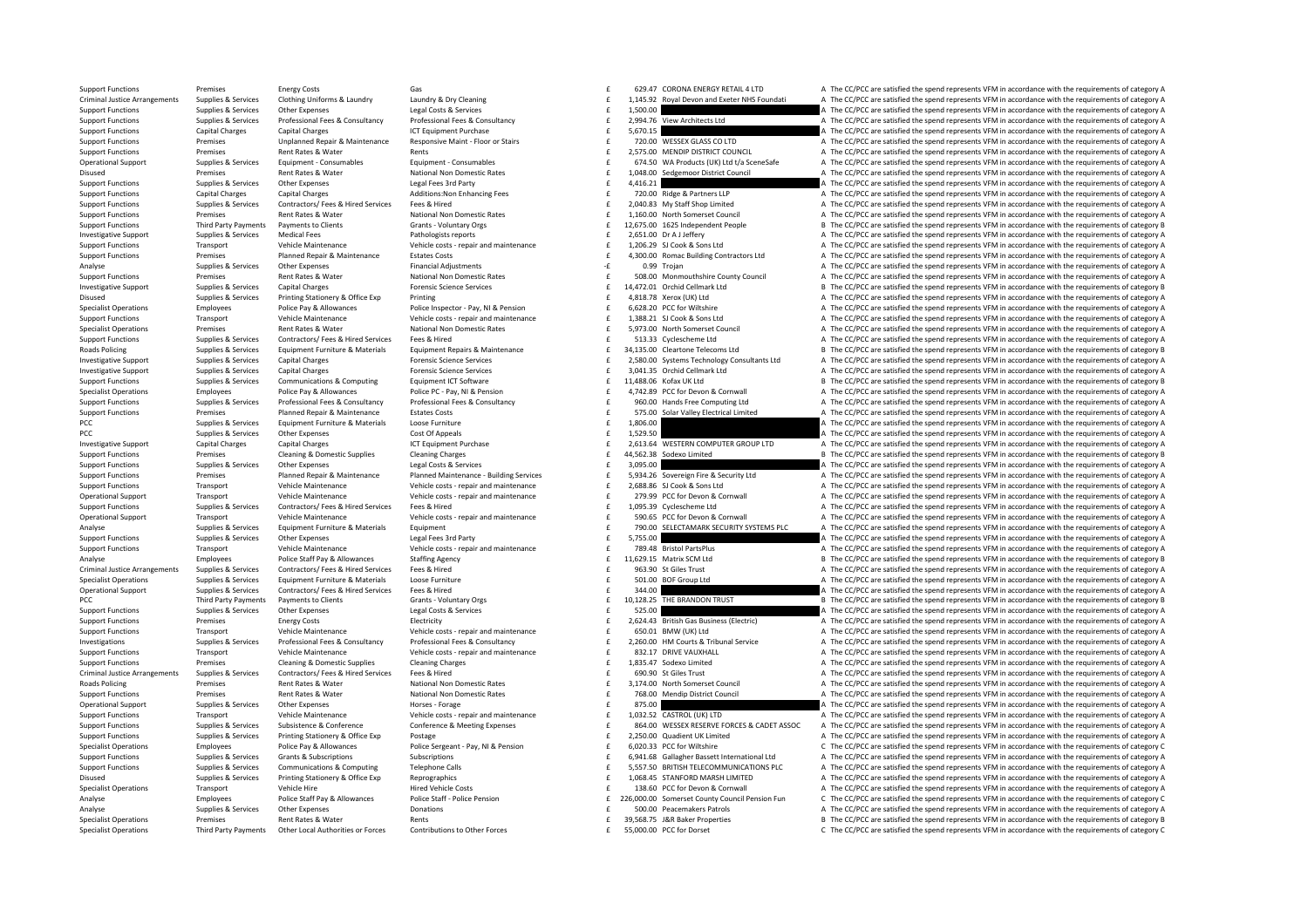Support Functions Supplies & Services Other Expenses Courses Fees 6 £ The Investigator A The CC/PCC are satisfied the sp 95.00 end represents VFM in accordance with the requirements of category A PCC Third Party Payments Payments to Clients Grants - Voluntary Orgs SCRANT CHIENT SALLE SALLE SALLE SALLE SALLE SALLE SALLE SALLE SALLE SALLE SALLE SALLE SALLE SALLE SALLE SALLE SALLE SALLE SALLE SALLE SALLE SALLE SALLE S Supplies & Services Professional Fees & Consultancy Professional Fees & Consultancy exacts are more thanks and the CC/PCC are satisfied the spend represents VFM in accordance with the requirements of category A supplies & Analyse Supplies & Services Equipment Furniture & Materials Equipment 62.99 Corporate Support HQ Imprest A The CC/PCC are satisfied the spend represents VFM in accordance with the requirements of category A Supplies & Services Equipment - Consumables Consumables Equipment - Consumables Equipment - Consumables Equipment - Consumables and the consument of the COVID and the COVID and the COVID and the COVID and the COVID are of Criminal Justice Arrangements Supplies & Services Medical Fees Doctors - charges for statements Provides Criminal Justice Arrangements Supplies & Services Medical Fees Doctors - charges for statements and the requirements Supplies & Services Equipment Furniture & Materials Equipment Equipment Equipment Equipment Equipment Equipment Equipment Consumables and the SO7.77 WA Products (UK) Ltd t/a SceneSafe A The CC/PCC are satisfied the spend r Investigative Support Supplies & Services Equipment - Consumables Consumables Equipment - Consumables Equipment - Consumables Equipment - Consumables Consument Consumables and the SUPOC at Support E SUPOC are a The CC/PCC Premises Unplanned Repair & Maintenance Responsive Maint - Roofs example and the COPCC are satisfied the spend represents VFM in accordance with the requirements of category A<br>Supplies & Services Other Expenses Courses Fee Investigative Support Supplies & Services Other Expenses Courses Fees Courses Fees and the courses Fees and The CC/PCC are satisfied the spend represents VFM in accordance with the requirements of category A Support Functions Capital Charges Capital Charges Additions:Non Enhancing Fees 5,000.00 Kendall Kingscott Ltd A The CC/PCC are satisfied the spend represents VFM in accordance with the requirements of category A Criminal Justice Arrangements Supplies & Services Other Expenses Maintenance of dogs/cats 560.00  $\epsilon$  560.00  $\epsilon$  560.00  $\Delta$  The CC/PCC are satisfied the spend represents VFM in accordance with the requirements of categor Specialist Operations Supplies & Services Contractors/ Fees & Hired Services Fees & Hired 3.19 **3.19 3.19 A** The CC/PCC are satisfied the spend represents VFM in accordance with the requirements of category A Support Functions Premises Rent Rates & Water National Non Domestic Rates 47,104.00 South Gloucestershire B The CC/PCC are satisfied the spend represents VFM in accordance with the requirements of category B CATEGORY B The Analyse Supplies & Services Other Expenses Financial Adjustments Financial Adjustments and the spend of the CC/PCC are satisfied the spend represents VFM in accordance with the requirements of category A The CC/PCC are sat Support Functions Premises Rent Rates & Water Rents Rents Rents Rents Rents Rents Rents Rents Rents Rents Rents Rents Rents Rents Rents Rents Rents Rents Rents Rents Rents Rents Rents Rents Rents Rents Rents Rents Rents Re Local Policing Transport Vehicle Hire Hire Hire Vehicle Costs – 532.20 TOLLGATE HIRE LTD A The CC/PCC are satisfied the spend represents VFM in accordance with the requirements of category A Superiors are above a part at t Support Functions Rents Rent Rates Rent Rates Rents Rents Rents Rents Rents Rents 15,470.00 E 15,470.00 E 15,470.00 E 15,470.00 E 15,470.00 E 17,500 E 17,500 E 17,500 E 17,500 E 17,500 E 17,500 E 17,500 E 17,500 E 17,500 E Criminal Justice Arrangements Supplies & Services Other Expenses Maintenance of dogs/cats Maintenance of dogs/cats 640.33 **E** 640.33 **A The CC/PCC are satisfied the spend represents VFM in accordance with the requirements** functions Capital Charge & Partners LLP **A** The CC/PCC are satisfied the spend represents VFM in accordance with the requirements of category A Support Functions Employees Indirect Employee Knepsyses Advertising for Staff and the specialist Recruitment Itd A The CC/PCC are satisfied the spend represents VEM in accordance with the requirements of category A Roads Policing Supplies & Supplies & Supplies & Supplies & Supplies & Supplies & Supplies & Supplies & Supplies & Supplies & Supplies & Supplies & Supplies & Computer income control and the computer of the computer of the Support Functions Supplies & Services Communications & Computing Equipment ICT 1,723.46 Telefonica UK Limited A The CC/PCC are satisfied the spend represents VFM in accordance with the requirements of category A Realty A T Roads Policing Supplies & Services Printing Stationery & Office Exp Printing Printing Printing Printing Printing Printing and the Stationer Stationery A The CC/PCC are satisfied the spend represents VFM in accordance with Analyse Employees Police Staff Pay & Allowances Staffing Agency Staffing Agency 10,005.09 Matrix SCM Ltd B The CC/PCC are satisfied the spend represents VFM in accordance with the requirements of category B Roads Policing Supplies & Services Equipment Furniture & Materials Equipment 5,131.00 £ D.tec International Limited A The CC/PCC are satisfied the spend represents VFM in accordance with the requirements of category A Investigative Support Supplies & Services Medical Fees Pathologists reports Pathologists reports 2,651.00 Dr R J Delaney A The CC/PCC are satisfied the spend represents VFM in accordance with the requirements of category A Support Functions Supplies & Services Contractors/ Fees & Hired Fees & Hired Fees & Hired Fees & Hired Fees & Hired Fees & Hired Fees & Hired Fees & Hired Fees & Hired Fees & Hired Fees & Hired Fees & Connunctions & Connun Support Functions Supplies & Services Communications & Computing Equipment ICT Repairs & Maintenance  $\pm$  11,500.00 NCC Group Security Systems Ltd B The CC/PCC are satisfied the spend represents VFM in accordance with the Analyse Supplies & Services Supplies & Services Abortive Costs Abortive Costs 16,890.93 PCC for Cheshire B The CC/PCC are satisfied the spend represents VFM in accordance with the requirements of category B Support Functions Premises Unplanned Repair & Maintenance Responsive Maint - Roofs 
services Analytic Support Encyclopedia and the CC/PCC are satisfied the spend represents VFM in accordance with the requirements of catego Investigative Support Supplies & Services Capital Charges Capital Charges Forensic Science Services Forensic Science Services Forensic Science Services of the spend represents of the CC/PCC are satisfied the spend represen Operational Support Supplies & Services Clothing Uniforms & Laundry Clothing & Uniforms - Issues and the 7,200.00 Westcare Ltd T/A Westcare Supply Zo A The CC/PCC are satisfied the spend represents VFM in accordance with t Local Policing Supplies & Services Clothing Uniforms & Laundry Clothing & Uniforms - Issues and the CASA CloALD Mestare Ltd T/A Westcare Supply Zo A The CC/PCC are satisfied the spend represents VFM in accordance with the Employees Police Overtime Police PC - Overtime Police PC - Overtime Society Police PC - Overtime Society Police PC - Overtime Society Police PC - Overtime and the spend represents VFM in accordance with the requirements of Support Functions Supplies & Services Other Expenses Legal Costs & Services Legal Costs & Services 1,120.00  $\pm$  1,120.00  $\pm$  1,120.00  $\pm$  The CC/PCC are satisfied the spend represents VFM in accordance with the requirem Support Functions Supplies & Services Other Expenses Legal Costs & Services Legal Costs & Services Legal Costs & Services **Expenses 634.50**  $\pm$  544.50 **Expenditions A The CC/PCC are satisfied the spend represents VFM in a** Constitutional Support Supplies & Services Fundament Furniture & Materials Fundament Constrains Fundament Constrains Fundament Constrains Constitutional on the CONSTANTING Constraints and The COPC are satisfied the spend r Support Functions Supplies & Services Communications & Computing Equipment ICT Hardware Purch 981.72 CPC and the second a The CC/PCC are satisfied the spend represents VFM in accordance with the requirements of category A Support Functions Supplies & Services Communications & Computing Equipment ICT 54,553.16 £ BT PLC C The CC/PCC are satisfied the spend represents VFM in accordance with the requirements of category C Support Functions Transport Vehicle Allowances Cycle costs Cycle costs and the S.603.33 THE BICYCLE CHAIN A The CC/PCC are satisfied the spend represents VFM in accordance with the requirements of category A Criminal Justice Arrangements Supplies & Services Capital Charges Forensic Science Services Forensic Science Services Forensic Science Services Forensic Science Services Forensic Science Services Forensic Science Services Support Functions Transport Vehicle Maintenance Vehicle costs repair and maintenance 654.86 EMM (UK) Ltd A The CC/PCC are satisfied the spend represents VFM in accordance with the requirements of category A Support Functions Capital Charges Capital Charges ICT Equipment Purchase 1,604.00 Vodafone Corporate Limited A The CC/PCC are satisfied the spend represents VFM in accordance with the requirements of category A Investigative Support Supplies & Services Medical Fees Pathologists reports 2,651.00 PRI Delaney **E** 2,651.00 DR J Delaney A The CC/PCC are satisfied the spend represents VFM in accordance with the requirements of category Local Policing Third Party Payments Contribution Contribution Contribution Contribution Contribution Contribution Contribution Contribution (Contribution E 12,749.19 TREBLE 5 TREBLE 1 LTD B The CC/PCC are satisfied the spe Support Functions Premises Planned Repair & Maintenance Planned Maintenance Puilding Services E 575.00 NETWORK SECURITY SYSTEMS EUROPE (UK A The CC/PCC are satisfied the spend represents VFM in accordance with the requirem Operational Support Supplies & Services Equipment Furniture & Materials Equipment Operational expansional expansional the CC/PCC are satisfied the spend represents VFM in accordance with the requirements of category A<br>Supp Superiations Supplies & Sarvices Communications & Communications & Communications & Communications & Communications Talenhone Calls and Communications Communications Talenhone Calls and Communications of category A The CC/ Local Policing Supplies & Services Clothing Uniforms & Laundry Clothing & Uniforms - Issues and the Supplies Associate Uniforms - Supplies Associate Uniforms - Supplies Associate Uniforms and the CC/PCC are satisfied the s Roads Policing Supplies & Services Printing Stationery & Office Exp Postage Principal Proceedia and the CC/PC are satisfied the spend represents VFM in accordance with the requirements of category A Criminal Justice Arrangements Supplies & Services Professional Fees & Consultancy Professional Fees & Consultancy Professional Fees & Consultancy Professional Fees & Consultancy Professional Fees & Consultancy Professional Example a case of the seate of the cocal authorities of orces Safeguarding Boards Contribution (Case of the SATION Bath & North East Somerset Council a The CC/PCC are satisfied the spend represents VFM in accordance with t Support Functions Supplies & Services Foujoment Furniture & Materials Foujoment Operational 585.00  $\epsilon$  585.00  $\epsilon$  585.00  $\epsilon$  The CC/PCC are satisfied the spend represents VFM in accordance with the requirements of categ Premises Bent Rates & Water Mational Non Domestic Rates and the Sub-Collect Category A and C/PCC are satisfied the spend represents VFM in accordance with the requirements of category A Support Functions Support Purch Supp Support Functions Supplies & Services Communications & Computing Equipment ICT Hardware Purch the state of the Service of The CC/PCC are satisfied the spend represents VFM in accordance with the requirements of category A PCC Third Party Payments Dayments to Clients Grants Voluntary Orgs Stategory B The CC/PCC are satisfied the spend represents VFM in accordance with the requirements of category B Support Functions Capital Charges Capital Charges Support Purchase ICT Equipment Purchase 3,726.91 BTPLC 3,726.91 BTPLC A The CC/PCC are satisfied the spend represents VFM in accordance with the requirements of category A Analyse Supplies & Services Other Expenses Donations Donations Donations Donations Donations Donations Donations 200,000.00 Avon & Somerset Police Community Tr C The CC/PCC are satisfied the spend represents VFM in accorda Investigations Supplies & Services Professional Fees & Consultancy Professional Fees & Consultancy Professional Fees & Consultancy Consultancy and the Sand Consultances and the CC/PCC are satisfied the spend represents VFM Premises Rent Rates & Water Water Charges/Sewerages **1992.03** Water2Business A The CC/PCC are satisfied the spend represents VFM in accordance with the requirements of category A Supplies & Services Equipment - Consumables Equipment - Consumables Equipment - Consumables Equipment - Consumables Equipment - Consumables Equipment - Consumables Equipment - Consumables Equipment - Consumables Equipment Investigative Support Supplies & Services Capital Charges Forensic Science Services Forensic Science Services Forensic Science Services and the CA230.37 Key Forensic Services Ltd B The CC/PCC are satisfied the spend repres Disused Third Party Payments Payments to Clients Grants Voluntary Orgs 900.00 Rlake Amateur Boxing Club A The CC/PCC are satisfied the spend represents VFM in accordance with the requirements of category A Local Policing Supplies & Services Clothing Uniforms & Laundry Clothing & Uniforms - Issues Clothing With The Mathematics of category B and the CC/PCC are satisfied the spend represents VFM in accordance with the requireme Employees Indirect Employee Sceness Advertising for Staff and the section of the CC/PCC are satisfied the spend represents VFM in accordance with the requirements of category A Disused Supplies & Services Printing Stationery & Office Exp Printing Printing and A The CC/PCC are satisfied the spend represents VFM in accordance with the requirements of category A Support Functions Transport Vehicle Maintenance Vehicle costs – fuel experiments of category A The CC/PCC are satisfied the spend represents VFM in accordance with the requirements of category A Support Functions Support F Sunnort Eunctions Sunnlies & Services Contractors / Fees & Hired Services Fees & Hired Services Fees & Hired Services Fees & Hired Fees & Hired Fees & Hired Feesting A The CC/PCC are satisfied the spend represents VFM in a Support Functions Premises Premises Premises Premises Arental Waste Costs General Waste Costs Costs and Example Costs and Recovery UK Ltd A The CC/PCC are satisfied the spend represents VFM in accordance with the requireme Support Functions Premises Rent Rates & Water Rents Rents Rents Rents Rents Rents Rents 8,750.00 Private Pension DTB (Clifton) A The CC/PCC are satisfied the spend represents VFM in accordance with the requirements of cate Supplies & Services Communications & Computing Equipment ICT Repairs & Maintenance (Basant E 69,331.15 IBM (United Kingdom) Ltd CThe CC/PCC are satisfied the spend represents VFM in accordance with the requirements of cate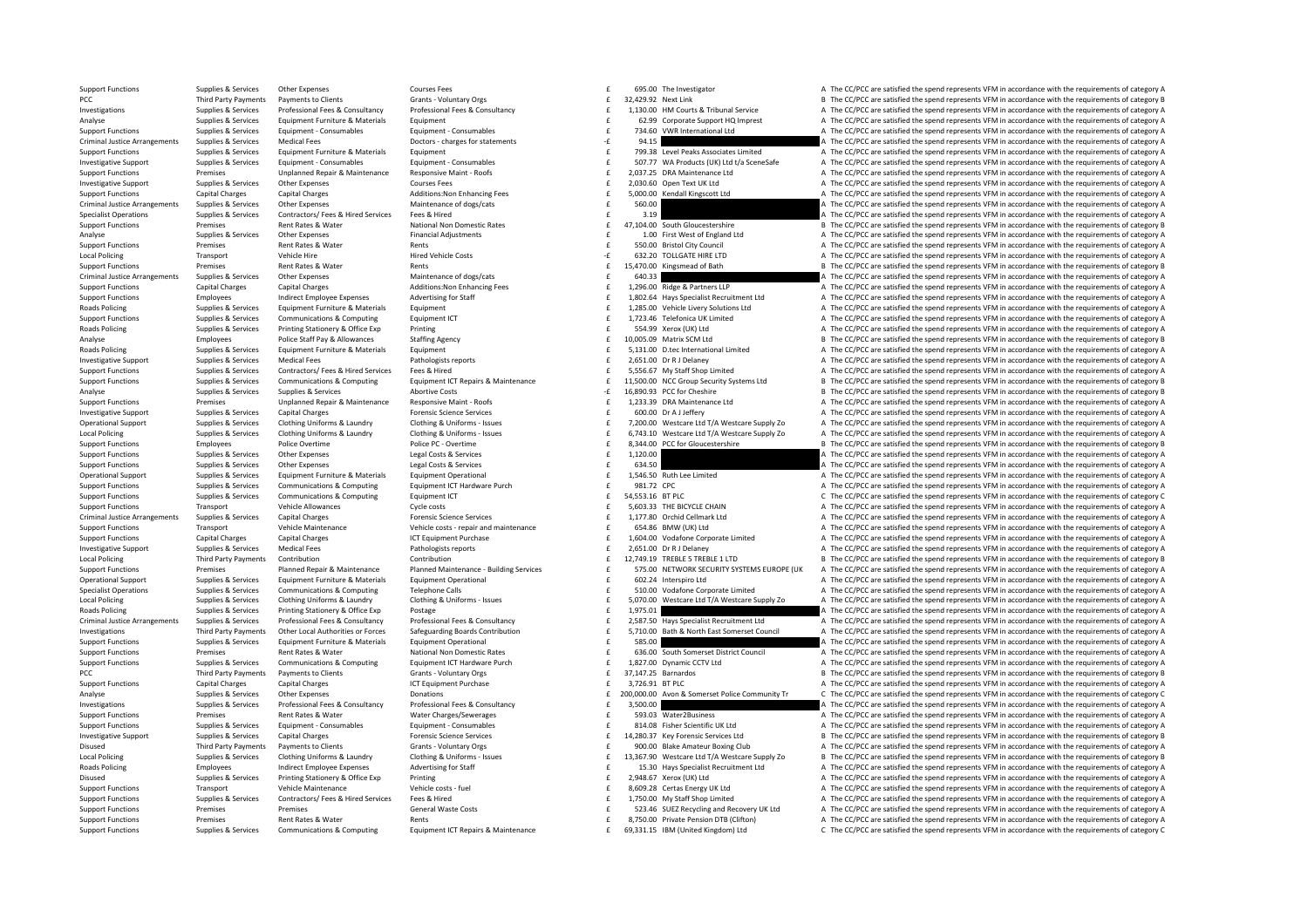Supplies & Services Equipment Furniture & Materials Equipment Repairs & Maintenance and E 21.66 Corporate Support HQ Imprest A The CC/PCC are satisfied the spend represents VFM in accordance with the requirements of catego

Roads Policing Supplies Services Equipment Furniture & Materials Equipment 1,271.07 Machine Mart Ltd A The CC/PCC are satisfied the spend represents VFM in accordance with the requirements of category A Criminal Justice Arrangements Supplies & Services Other Expenses Courses Fees Courses Fees Courses Fees Courses Fees and the Second BOD COLON TRAINING LTD A The CC/PCC are satisfied the spend represents VFM in accordance w £ 12,558.87 PCC for Gloucestershire **EXECOPCC** are satisfied the spend represents VFM in accordance with the requirements of category C Support Functions Employees and intervention Direct Medical Intervention Direct Medical Intervention 1,990.00 E 1,990.00 A The CC/PCC are satisfied the spend represents VFM in accordance with the requirements of category A Analyse Supplies & Services Catering Catering Catering Catering Catering Catering Catering Catering Catering Catering Catering Support KSH Imprest A The CC/PCC are satisfied the spend represents VFM in accordance with the Roads Policing Supplies & Services Printing Stationery & Office Exp Postage Protage 1,417.39 and COMEXALT A The CC/PCC are satisfied the spend represents VFM in accordance with the requirements of category A Specialist Ope Supplies & Supplies & Supplies & Supplies & Supplies & Supplies & Supplies & Supplies & Supplies & Supplies & Supplies & Supplies & Supplies & Supplies & Supplies & Supplies & Supplies & Supplies & Supplies & Support Funct 856.00 PCC for South Wales<br>E SAGOS CORDINA EXERCISE TO A The CC/PCC are satisfied the spend represents VFM in accordance with the requirements of category A<br>SAGOS CORDINA ENFRGY RETAIL ALLTD A The CC/PCC are satisfied the Support Functions Premises Energy Costs Gas Gas Service Gas Service Coronal ENERGY RETAIL 4 LTD A The CC/PCC are satisfied the spend represents VFM in accordance with the requirements of category A Local Policing Transport Vehicle Hire Hired Vehicle Costs Hired Vehicle Costs 2,460.00 TOLLGATE HIRE LTD A The CC/PCC are satisfied the spend represents VFM in accordance with the requirements of category A Support Functions Supplies & Services Other Expenses Legal Costs & Services Legal Costs & Services **Expenditions E 704.50 A The CC/PCC are satisfied the spend represents VFM in accordance with the requirements of categor** Specialist Operations Supplies & Services Equipment Furniture & Materials Equipment 5 equipment 5 and the service of the CC/PCC are satisfied the spend represents VFM in accordance with the requirements of category A 1.<br>
1. Investigative Support Capital Charges Capital Charges Capital Charges ICT Equipment Purchase ICT Equipment Purchase Capital Charges ICT Equipment Purchase Capital Charges ICT Equipment Purchase Capital Charges ICT C Support Functions Premises Rent Rates & Water National Non Domestic Rates 599.00 Bristol City Council A The CC/PCC are satisfied the spend represents VFM in accordance with the requirements of category A The CC/PCC are sat Support Functions Transport Vehicle Maintenance Vehicle costs - repair and maintenance<br>Support Functions Premises Planned Renair & Maintenance Estates Costs Carry Carry and maintenance and the Sala<br>Support Functions Suppor Support Functions Premises Planned Repair & Maintenance Estates Costs 3,935.00 Solar Valley Electrical Limited A The CC/PCC are satisfied the spend represents VFM in accordance with the requirements of category A Support F Support Functions Supplies & Services Catering Catering Catering Catering Catering Catering Catering 1,302.50  $\frac{1}{2}$  1,302.50  $\frac{1}{2}$  1,302.50  $\frac{1}{2}$  and  $\frac{1}{2}$  The CC/PCC are satisfied the spend represents VFM Employees Indirect Employee Expenses Advertising for Staff and anitenance and the 1,802.64 Hays Specialist Recruitment Ltd A The CC/PCC are satisfied the spend represents VFM in accordance with the requirements of category Transport Vehicle Maintenance Vehicle costs - repair and maintenance and the section of the COPCC are satisfied the spend represents VFM in accordance with the requirements of category A Local Policing Supplies & Services Foujoment Furniture & Materials Foujoment Cleaning & Materials Furniture And Materials Furniture at Materials Furniture and Materials of category A The CC/PCC are satisfied the spend repr Support Functions Premises Rent Rates & Water Rents Rents Rents Rents Rents Rents Rents Rents Rents Rents Rents Rents Rents Rents A The CC/PCC are satisfied the spend represents VFM in accordance with the requirements of c Criminal lusting announces and property and property and the control of catalogy of the Criminal lusting and control of the control of catalogy of the Criminal lusting and control of the control of catalogy of the Criminal Vehicle Maintenance and Vehicle Online only of Vehicle costs - repair and maintenance and the state of the search of the CC/PCC are satisfied the spend represents VFM in accordance with the requirements of category A<br>Suppo Support Employees Indirect Employee Expenses Refunds Contributions 1,320.34 E 1,320.34 A The CC/PCC are satisfied the spend represents VFM in accordance with the requirements of category A Analyse Transport Vehicle Allowances Cycle costs Cycle costs and the CYPC are satisfied the spend represents VFM in accordance with the requirements of category A The CC/PCC are satisfied the spend represents VFM in accord Supplies & Supplies & Supplies & Supplies & Equipment Furniture & Materials Equipment Equipment Equipment Equipment Equipment Equipment Equipment (1997) and the CONCERT A The COPC are satisfied the spend represents VFM in Support Functions Culture & Materials Equipment Surveillance 15,753.50 **1** 15,753.50 **B** The CC/PC are satisfied the spend represents VFM in accordance with the requirements of category B Support Functions Supplies & Services Communications & Computing Telephone Calls and Telephone Calls and the service of the Support FELECOMMUNICATIONS PLC Bervice The CC/PCC are satisfied the spend represents VFM in accord Courses Fees Courses Fees and Support Functions of category A The CC/PCC are satisfied the spend represents VFM in accordance with the requirements of category A Support Functions Supplies & Services Communications & Computing Foulnment ICT Hardware Purch f 1,833.70 **1,833.70 A The CC/PCC are satisfied the spend represents VFM in accordance with the requirements of category A** Criminal Justice Arrangements Supplies & Services Medical Fees Doctors – charges for statements and the contents of the CC/PCC are satisfied the spend represents VFM in accordance with the requirements of category A Decree Specialist Operations Employees Police Staff Pay & Allowances Police Staff - Pay, OT, NI & Pension E 14,276.19 PCC for Wiltshire C/PCC are satisfied the spend represents VFM in accordance with the requirements of category Supplies & Supplies & Supplies & Supplies & Supplies Anaterials Publications including books and the 1,096.00 CHARTERED MANAGEMENT INSTITUTE A The CC/PCC are satisfied the spend represents VFM in accordance with the requir Planned Repair & Maintenance Planned Maint - External Painting 6 1,280.00 DRA Maintenance Ltd A The CC/PCC are satisfied the spend represents VFM in accordance with the requirements of category A Support Functions Capital Charges Capital Charges Construction & Conversion Fees Factor Construction & Conversion Fees Factor A The CC/PCC are satisfied the spend represents VFM in accordance with the requirements of categ Support Functions Capital Charges Vehicle Conversions Vehicle Conversions Vehicle Conversions Vehicle Conversions Vehicle Conversions Vehicle Conversions and the material a the CC/PC are satisfied the spend represents VFM Support Functions Premises Energy Costs Gas Gas a company of the Support of category A The CC/PCC are satisfied the spend represents VFM in accordance with the requirements of category A Enterprise Support Functions Premises Planned Repair & Maintenance Planned Maintenance Building Services and the ST5.00 NETWORK SECURITY SYSTEMS EUROPE (UK A The CC/PCC are satisfied the spend represents VFM in accordance Transport Vehicle Maintenance Vehicle costs - tyres and tubes and the season of the SP6.80 GOODYEAR DUNLOP TYRES UK LTD A The CC/PCC are satisfied the spend represents VFM in accordance with the requirements of category A Supplies & Services Capital Charges Forensic Science Services (Science Services and Supplies & Services Capital Charges Forensic Science Services and Supplies & Services Capital Charges Forensic Science Services and Suppli Support Functions Premises Unplanned Repair & Maintenance Responsive Maint - Roofs Content and Responsive Maint - Roofs CONTER SESS,54 DRA Maintenance Ltd A The CC/PCC are satisfied the spend represents VFM in accordance w Support Functions Premises Rent Rates & Water National Non Domestic Rates 46,592.00 Bath & North East Somerset B The CC/PCC are satisfied the spend represents VFM in accordance with the requirements of category B Support Functions Transport Vehicle Maintenance Vehicle costs ‐ repair and maintenance A The CC/PCC are satisfied the spend represents VFM in accordance with the requirements of category A Support Functions Premises Rent Rates & Water National Non Domestic Rates 1,509.00 Sedgemoor District Council A The CC/PCC are satisfied the spend represents VFM in accordance with the requirements of category A Support Fu Support Functions Premises Rent Rates & Water National Non Domestic Rates and the CL/PCC are satisfied the spend represents VFM in accordance with the requirements of category A Support Functions Premises Rent Rates & Water National Non Domestic Rates 88 **1999 Examples 8 COUNCIL A The CC/PCC** are satisfied the spend represents VFM in accordance with the requirements of category A Support Functions Premises Rent Rates & Water National Non Domestic Rates and the Sachine and The CC/PCC are satisfied the spend represents VFM in accordance with the requirements of category A New York Lates Material Non-Specialist Operations Transport Vehicle Maintenance Vehicle costs fuel and the CC/PC are attenance of category and the requirements of category A The CC/PCC are satisfied the spend represents VFM in accordance with the req Support Functions Supplies & Services Printing Stationery & Office Exp Postage Protections Printing Stationery & Office Exp Postage Protections and Content and the CC/PC are satisfied the spend represents VFM in accordance Support Functions Supplies & Services Other Expenses Legal Costs & Services Legal Costs & Services Support Expenses 2010 E 310.00 Consultants of the CC/PCC are satisfied the spend represents VFM in accordance with the requ Investigative Support Supplies & Services Professional Fees & Consultancy Professional Fees & Consultancy Professional Fees & Consultancy Professional Fees & Consultancy Professional Fees & Consultancy Professional Fees & Support Functions Transport Vehicle Maintenance Vehicle costs - repair and maintenance The 1,125.00 COUNTY CARS A The CC/PCC are satisfied the spend represents VFM in accordance with the requirements of category A Support Functions Supplies & Services Other Expenses 2007 A Legal Costs & Services 2008 Casts are a made a man of the COST A The CC/PCC are satisfied the spend represents VFM in accordance with the requirements of category Support Functions Capital Charges Capital Charges ICT Equipment Purchase 2,455.40 ‐£ Softcat Limited A The CC/PCC are satisfied the spend represents VFM in accordance with the requirements of category A Analyse Supplies & Services Other Expenses Financial Adjustments Financial Adjustments 20,000.00 Corporate Support HQ Imprest B The CC/PCC are satisfied the spend represents VFM in accordance with the requirements of categ Criminal lustice Arrangements Sunnlies & Services Other Expenses Sunne Proposes Remand costs Remand costs Remand costs are a service and a service of Frank of Criminal lustice Arrangements VEM in accordance with the requir Support Functions Supplies & Services Other Expenses Payment of Claims – 3rd Party Payment of Claims – 3rd Party 1,500.00  $\pm$  5.500.00  $\pm$  5.500.00  $\pm$  5.500.00  $\pm$  7.500  $\pm$  7.500  $\pm$  7.500  $\pm$  7.500  $\pm$  7.500  $\pm$ Sunnort Eugenions Sunniles & Services Faultament Furniture & Materials Faultament Operational Sunnos Controllers and COPLATER COPPLATER A The COPPC are satisfied the spend represents VFM in accordance with the requirements Support Functions Transport Vehicle Maintenance Vehicle costs - fuel vehicle costs -fuel The TOPO are satisfied the Support Englished the spend represents VFM in accordance with the requirements of category A Police Post A Police Pay & Allowances Police PC - Pay & NI Police PC - Pay & NI 3,704.46 Employees C The CC/PCC are satisfied the spend represents VFM in accordance with the requirements of category C<br>Police Pay & Allowances Police Chie Specialist Operations Employees Police Pay & Allowances Police Chief Inspector - Pay, NI & Pension E 7,048.48 PCC for Gloucestershire CThe CC/PCC are satisfied the spend represents VFM in accordance with the requirements o Support Functions Supplies & Services Equipment Furniture & Materials Equipment Surveillance external experiments of category A The CC/PCC are satisfied the spend represents VFM in accordance with the requirements of categ Support Functions Transport Vehicle Maintenance Vehicle Costs - fuel Vehicle costs - fuel 26,338.41 Arval UK Ltd B The CC/PCC are satisfied the spend represents VFM in accordance with the requirements of category B Support Support Functions Supplies & Services Communications & Computing Equipment ICT Consumables and the 2,065.95 PJ & RHS LTD A The CC/PCC are satisfied the spend represents VFM in accordance with the requirements of category A Reprographics examples the contract of the CC/PCC are satisfied the spend represents VFM in accordance with the requirements of category C Support Functions Transport Vehicle Maintenance Vehicle Costs – fuel vehicle costs – fuel a vehicle costs – fuel a The CC/PC are satisfied the spend represents VFM in accordance with the requirements of category A Support Support Functions Supplies & Services Communications & Computing Equipment ICT examples and the state of a state of the CC/PCC are satisfied the spend represents VFM in accordance with the requirements of category Beneform Analyse Employees Police Staff Pay & Allowances Staffing Agency 12, 24, B The CC/PC are satisfied the spend represents VFM in accordance with the requirements of category B Third Party Payments Payments of Clients Chents of Grants-Voluntary Orgs and Fay and the ACTO of ACTER ANGLER ANGLER ANGLER ANGLER ANGLER ANGLER ANGLER ANGLER AND A Support Functions Fermises Planned Repair & Maintenance P Support Functions Premises Planned Repair & Maintenance Planned Maintenance Pulding Services 
f 1,324.24 Alerter Group Plc And Arter Group Plc Arter Group Plc Arter Group Plc Arter Group Plc Arter Group Plc Arter Group Plc Support Functions Capital Charges Capital Charges ICT Equipment Purchase 34,425.00 Social Finance Limited B The CC/PCC are satisfied the spend represents VFM in accordance with the requirements of category B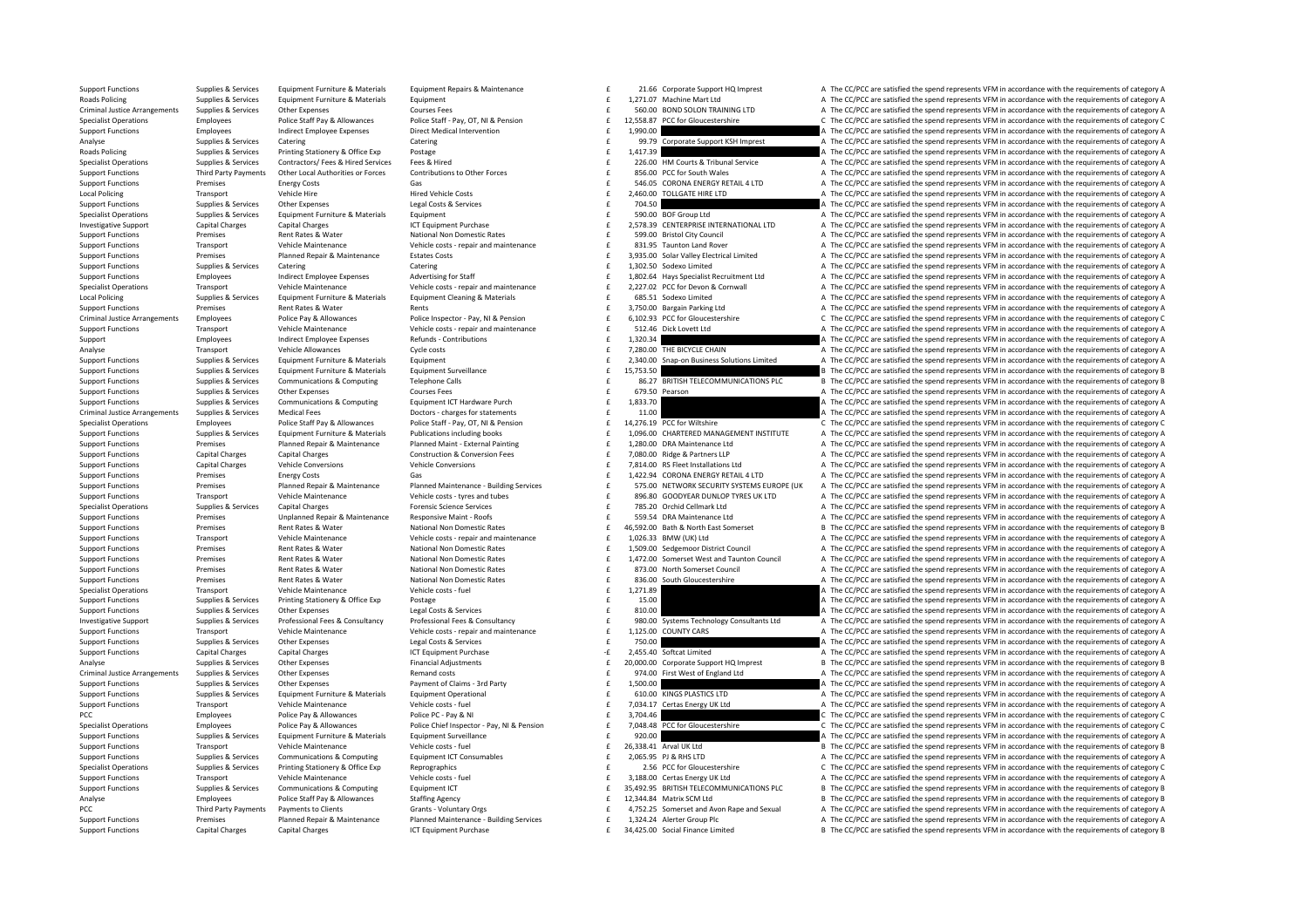Support Functions Supplies & Services Other Expenses Legal Costs & Services Legal Costs & Services 1,420.00  $\pm$  1,420.00  $\pm$  1,420.00  $\pm$  The CC/PCC are satisfied the spend represents VFM in accordance with the requirem

Supplies & Services Communications & Computing Telephone Calls and The S52.85 Telefonica UK Limited A The CC/PCC are satisfied the spend represents VFM in accordance with the requirements of category A Analyse Supplies & Subscriptions Subscriptions Subscriptions Subscriptions Subscriptions Subscriptions Subscriptions and the Came of EC/PC are satisfied the spend represents VFM in accordance with the requirements of categ PCC Third Party Payments Payments of Clients Grants - Voluntary Orgs Grants - Voluntary Orgs 32,429.92 Next Link B The CC/PCC are satisfied the spend represents VFM in accordance with the requirements of category B S Upper Supplies & Services Communications & Computing Equipment ICT Repairs & Maintenance (COMENTER 1997) FOR CONTENTING A SUPPLEM A The CC/PCC are satisfied the spend represents VFM in accordance with the requirements of categor Support Functions Premises Rent Rates & Water National Non Domestic Rates 2,096.00 Mendip District Council A The CC/PCC are satisfied the spend represents VFM in accordance with the requirements of category A The CC/PC are Local Policing Supplies A Supplies & Services Catering Catering Catering Catering Catering Catering Catering Catering Catering Catering Catering Catering Supplies and the CC/PCC are satisfied the spend represents VFM in ac Support Functions Premises Rent Rates & Water National Non Domestic Rates a Category A The CC/PC are satisfied the spend represents VFM in accordance with the requirements of category A Support Functions Premises Rent Rates & Water Landlords Service Charge Charge 636.62 Matthews & Goodman LLP A The CC/PCC are satisfied the spend represents VFM in accordance with the requirements of category A Support Func Support Functions Premises Rent Rates Rent Rates Rent Rates Mational Non Domestic Rates 1,534.00 South Gloucestershire A The CC/PCC are satisfied the spend represents VFM in accordance with the requirements of category A T Transport Wehicle Maintenance Vehicle costs - repair and maintenance Childe costs - repair and maintenance of the cost of the cost of the CC/PCC are satisfied the spend represents VFM in accordance with the requirements of Transport Vehicle Maintenance Vehicle costs - tyres and tubes and the season of the ST.60 CABOT TYRE SERVICE LTD A The CC/PCC are satisfied the spend represents VFM in accordance with the requirements of category A Sunnort Eugenions Sunniles & Services Professional Epes & Consultancy Professional Epes & Consultancy Professional Epes & Consultancy Sunnort Consultance Consultance Consultance Consultance Consultance C 19242 Reistal Dioc Support Functions Premises Planned Repair & Maintenance Planned Maintenance Building Services E 575.00 NETWORK SECURITY SYSTEMS EUROPE (UK A The CC/PCC are satisfied the spend represents VFM in accordance with the requirem Supplies & Services Communications & Computing Equipment ICT Software and the SC of the SC of the CC/PCC are satisfied the spend represents VFM in accordance with the requirements of category A Support ICT Software and the Specialist Operations Premises Rent Rates & Water National Non Domestic Rates 2,083.00 North Somerset Council A The CC/PCC are satisfied the spend represents VFM in accordance with the requirements of category A Support Functions Premises Energy Costs Wood Pellets Wood Pellets and the consultancy and the COST of the CC/PCC are satisfied the spend represents VFM in accordance with the requirements of category A Chessinal Fees & Con Operational Support Supplies & Services Professional Fees & Consultancy Professional Fees & Consultancy Professional Fees & Consultancy Professional Fees & Consultancy Professional Fees & Consultancy Professional Fees & Co Support Functions Supplies & Services Other Expenses Legal Costs & Services Legal Costs & Services Legal Costs & Services **Equal Costs & Services 507.00**  $\frac{1}{2}$  507.00 **A** The CC/PCC are satisfied the spend represents V Support Functions Supplies & Services Other Expenses Legal Costs & Services Legal Costs & Services Support Function of the CC/PC are satisfied the spend represents VFM in accordance with the requirements of category A Chap Analyse Supplies & Services Equipment Consumables Equipment Consumables Equipment Consumables Equipment Consumables Equipment Consumables Equipment Consumables (Equipment Consumables and the Service of the CC/PCC are satis Disused Premises Planned Repair & Maintenance Alterations to Buildings 6,480.00 atkins Ltd CC/PCC are satisfied the spend represents VFM in accordance with the requirements of category A Investigative Support Supplies & Services Capital Charges Material Price of Permis Science Services Capital Charges Price of Permis Science Services Capital Charges Price of The CONSTRETTING BOOK BOOK BOOK AND BOOK AND BOO Support Functions Transitions Premises Energy Costs Gas Gas Gas Costs Gas 1,732.99 CORONA ENERGY RETAIL 4 LTD A The CC/PCC are satisfied the spend represents VFM in accordance with the requirements of category A Support Fu Support Functions Cleaning Charges Cleaning Charges Cleaning Charges and maintenance and the 15,826.92 Sodexo Limited B The CC/PCC are satisfied the spend represents VFM in accordance with the requirements of category B Ve Transport Vehicle Maintenance Vehicle Costs - repair and maintenance and and the section of the CC/PCC are satisfied the spend represents VFM in accordance with the requirements of category A Criminal Justice Arrangements Supplies & Services Equipment Furniture & Materials Equipment Equipment Equipment<br>
Vehicle Maintenance Vehicle Maintenance Vehicle Costs-fuel vehicle costs-fuel vehicle costs-fuel of 22.160.08 Support Functions Transport Vehicle Maintenance Vehicle costs - fuel Vehicle costs - fuel 22,160.08 Arval UK Ltd B The CC/PCC are satisfied the spend represents VFM in accordance with the requirements of category B Vehicle Support Functions Transport Wobicle Maintenance Wobicle contra capacity and maintenance and CONSTRESS CRETTY RIFERILIK ITD A The CC/DCC are catisfied the spend conrecents VEM in accordance with the requirements of category Third Party Payments Other Local Authorities or Forces Contributions to Other Forces and the Subset of the Subset of the Subset of the COPCC are satisfied the spend represents VFM in accordance with the requirements of cat Third Party Payments Other Local Authorities or Forces Agency Payments - OLAs Facebook Agency Payments - OLAs Facebook C 112,495.84 Peninsula Pensions C The CC/PCC are satisfied the spend represents VFM in accordance with Supplies & Services Contractors/ Fees & Hired Services Fees & Hired Services Fees & Hired Services Fees & Hired Services Fees & Hired Services Fees & Hired Services (Pers & Hired Services Services Fees & Hired Services Fee Specialist Operations Supplies & Services Other Expenses Courses Fees Courses Fees 2,743.00 College of Policing Ltd A The CC/PCC are satisfied the spend represents VFM in accordance with the requirements of category A Supp Support Functions Supplies & Services Communications & Computing Equipment ICT Repairs & Maintenance (Support Fig. 2013.00 WESTERN COMPUTER GROUP LTD A The CC/PCC are satisfied the spend represents VFM in accordance with t Support Functions Supplies & Services Equipment Furniture & Materials Equipment Purchase examples and the support Functions and the CC/PCC are satisfied the spend represents VFM in accordance with the requirements of categ Support Functions Capital Charges Capital Charges Capital Charges A The CC/PCC are satisfied the spend represents VFM in accordance with the requirements of category A<br>A The CC/PCC are satisfied the spend represents VFM in Supplies & Services Communications & Computing Equipment ICT Repairs & Maintenance (3,936.00 Pomeroy IT Solutions UK Limited A The CC/PCC are satisfied the spend represents VFM in accordance with the requirements of catego Supplies & Supplies & Supplies & Communications & Computing Telephone Calls (COMPRET) The CONSTANT CONTENT A The COPCC are satisfied the spend represents VFM in accordance with the requirements of category A The COPC are s of the C/PCC are satisfied the spend represents VFM in accordance with the requirements of category A method of Permises and Ram Premises and Ram Mational Non Domestic Rates and the 2,035.00 Somerset West and Taunton Counc Local Policing Supplies & Supplies & Services Other Expenses Visits & Activities Visits & Activities Visits & Activities and the service of the Supplies A The CC/PCC are satisfied the spend represents VFM in accordance wit £ 15,015.00 PCC for Devon & Cornwall B The CC/PCC are satisfied the spend represents VFM in accordance with the requirements of category B Support Functions Premises Unplanned Repair & Maintenance Responsive Maint - Redecorations and the CEZZ.00 DRA Maintenance Ltd A The CC/PCC are satisfied the spend represents VFM in accordance with the requirements of cate Criminal Justice Arrangements Supplies & Services Subsistence Subsistence Subsistence Subsistence Subsistence Subsistence Subsistence Subsistence Subsistence Subsistence Subsistence Subsistence Subsistence Subsistence Subs Investigative Sunnert Sunning & Services Canital Charges Services Enceptic Science Services Canital Charges Services Canital Charges Services Canital Charges Canital Charges Canital Charges Canital Charges Canital Charges Support Functions Supplies & Services Clothing Uniforms & Laundry Clothing & Uniforms - Issues E 5,608.51 Brigantes Consulting Ltd A The CC/PCC are satisfied the spend represents VFM in accordance with the requirements of Specialist Operations Premises Rent Rates & Water Rents Rents Rents Rents Rents Rents Rents Rents Rents Rents Rents Rents Rents Rents Rents Rents Rents Rents Rent Rents Rent Rents Rents Rents Rents Rents Rent Rents Rent Re Support Functions Premises Planned Repair & Maintenance Planned Maintenance Building Services 
E 1,055.00 Aquarius Waste Management Ltd A The CC/PCC are satisfied the spend represents VFM in accordance with the requirement Support Functions Supplies & Services Other Expenses Legal Costs & Services Legal Costs & Services 558.20 **Expendition a The CC/PCC** are satisfied the spend represents VFM in accordance with the requirements of category A Supplies Supplies & Services Contractors/Fees & Hired Fees & Hired Fees & Hired Fees & Hired Fees & Hired Fees & Hired Fees & Hired Fees & Hired Fees & Hired Fees & Hired Fees & Hired Fees & Hired Fees & Hired Fees and Con Sunnert Euroriance Sunniac & Sarvice Clerking Iniforms & Laundry Clerking & Laundry Clerking & Laundry Clerking & Laundry Clerking & Laundry Clerking & Laundry Clerking & Laundry Clerking & Laundry Clerking & Laundry Clerk Support Functions Supplies & Services Communications & Computing Equipment ICT Equipment ICT SA,553.16 BTPLC SUPPORT COMPUTER COMPUTER COMPUTER COMPUTER COMPUTER COMPUTER COMPUTER COMPUTER COMPUTER STEED ON DURITER STEED O Support Functions Premises Planned Repair & Maintenance Planned Maintenance ‐ Building Services 825.00 £ Aquarius Waste Management Ltd A The CC/PCC are satisfied the spend represents VFM in accordance with the requirements of category A Contributional Support of catanomy of the China Dalica Dalica Delica Dr. Dav CT NI & Dancion Catanomy C The Crist Control of the Crist of the Crist of catanomy C The Crist Control of Crist Army and the control of catanomy Support Functions Transport Vehicle Maintenance Vehicle costs -licences 1,294.00 Corporate Support HQ Imprest B The CC/PCC are satisfied the spend represents VFM in accordance with the requirements of category B Premises Bent Rates & Water and and and and the CALC of the CALC and the CACC are satisfied the spend represents VFM in accordance with the requirements of category A change and the capacity of the CACC are satisfied the s Local Policing Supplies & Services Equipment Furniture & Materials Loose Furniture 2006 Errniture 1,650.00 **E** 1,650.00 BOF Group Ltd A The CC/PCC are satisfied the spend represents VFM in accordance with the requirements Support Functions Supplies & Services Other Expenses Legal Costs & Services Legal Costs & Services 1,750.00 £ 1,750.00 [ 1,750.00 ] A The CC/PCC are satisfied the spend represents VFM in accordance with the requirements of Support Functions Supplies & Services Printing Stationery & Office Exp Postage Postage 787.00  $\pm$  787.00 and the CC/PCC are satisfied the spend represents VFM in accordance with the requirements of category A Roads Polici Roads Policing Supplies & Supplies & Supplies & Supplies & Communications & Computing Equipment ICT Software (ITS) CONNECT CONDUCT CONTENT CONTENT BASIC CONTENT BASIC PUBLIC SERVICE (UK) Ltd B The CC/PCC are satisfied the Supplies & Services Professional Fees & Consultancy Professional Fees & Consultancy Professional Fees & Consultancy Professional Fees & Consultancy Consultancy and the Second of Supplies Consultance of the CC/PCC are satis Supplies & Services Contractors/Fees & Hired Services Fees & Hired Fees & Hired Fees & Hired Contractors/Fees & Hired Services Fees & Hired Petrode Particular and maintenance and the 3,410.00 My Staff Shop Limited Maintena Vehicle Control control of the CC/PCC are satisfied the soend represents Vehicle Maintenance Vehicle costs - repair and maintenance and for the maintenance of category A The CC/PCC are satisfied the spend represents VFM in Support Functions Premises Rent Rates & Water National Non Domestic Rates and Support A The CC/PCC are satisfied the spend represents VFM in accordance with the requirements of category A Support Functions Support Function Support Functions Supplies & Services Other Expenses External Audit Fee 3,609.50 SRANT THORNTON UK LLP A The CC/PCC are satisfied the spend represents VFM in accordance with the requirements of category A Support Fee State Support Functions Premises Rent Rates & Water National Non Domestic Rates and the Section of the Section of the Section of the CC/PCC are satisfied the spend represents VFM in accordance with the requirements of category A Support Functions Vehicle Maintenance Vehicle costs ‐ commissioning 564.16 BSG ENGINEERING LTD A The CC/PCC are satisfied the spend represents VFM in accordance with the requirements of category A category A strategory A c Support Functions Premises Rent Rates & Water Rents Rents Rents Rents Rents Rents Rents Rents Rents Rents Rents Rents Rents Rents Rents Rents Rents Rents Rents Rents Rents Rents Rents Rents Rents 13,105.42 DBP7 Ltd B The C Vehicle Maintenance and the Vehicle Cost of Vehicle costs - tyres and tubes and tubes of the S17.50 GOODYEAR DUNLOP TYRES UK LTD A The CC/PCC are satisfied the spend represents VFM in accordance with the requirements of ca Support Functions Premises Rent Rates & Water National Non Domestic Rates Rent Rates Rent Rates Rent Rates Rent Rates Rent Rates Rent Rates Rent Rates Rent Rates Rent Rates Rent Rates Rent Rates Rent Rates Rent Rates Rent Criminal lustice Arrangements Sunnlies & Services Professional Fees & Consultancy Professional Fees & Consultancy Professional Fees & Consultancy of 20000 Havs Specialist Recruitment Itd A The CC/PCC are satisfied the spen Support Functions Transport Vehicle Allowances Cycle costs Cycle costs Cycle costs 1,856.67 THE BICYCLE CHAIN A The CC/PCC are satisfied the spend represents VFM in accordance with the requirements of category A Support Fu Support Functions Supplies & Services Clothing Uniforms & Laundry Clothing & Uniforms - Issues E 1,988.75 VIKING ARMS LTD A The CC/PCC are satisfied the spend represents VFM in accordance with the requirements of category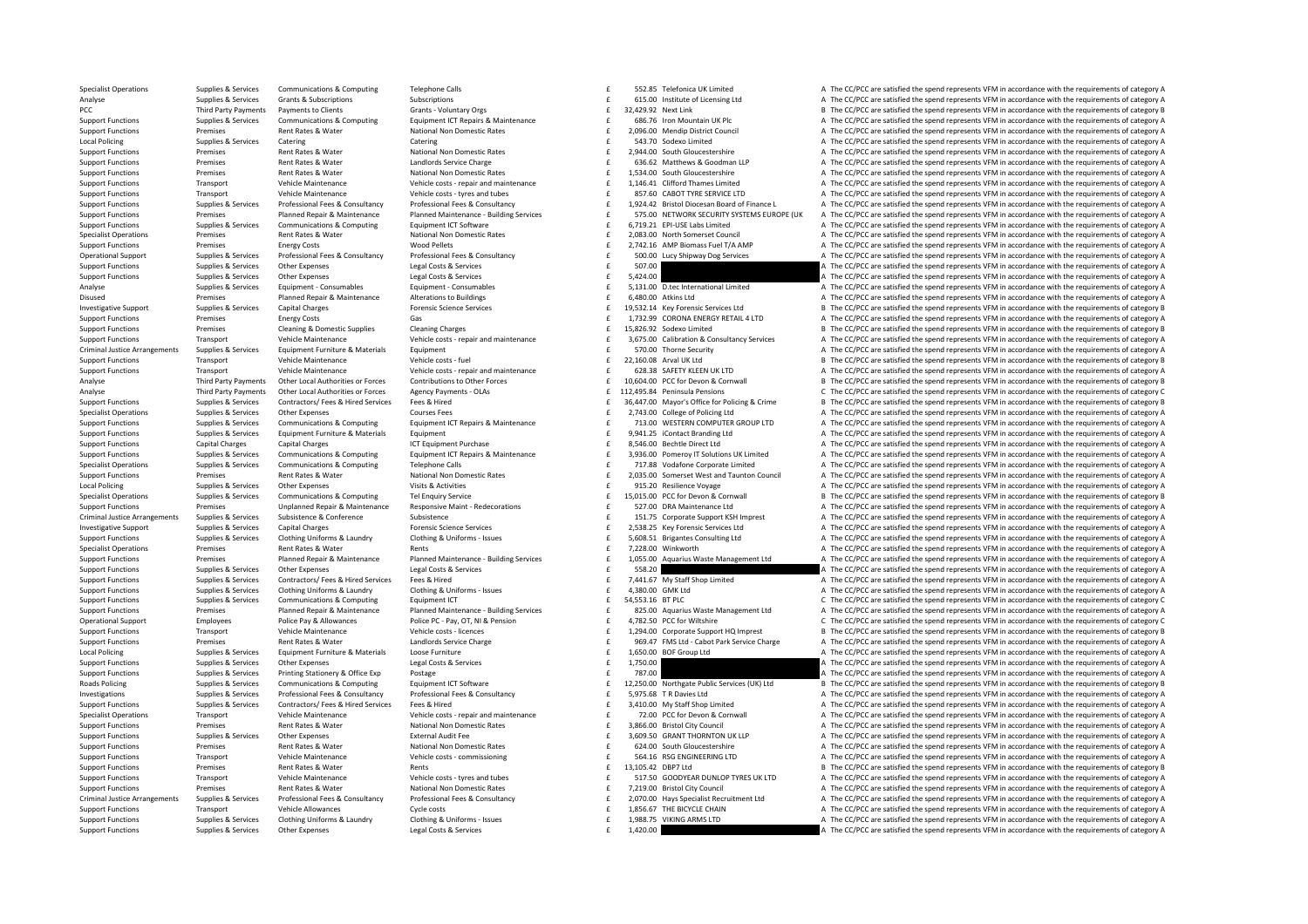Vehicle Maintenance Vehicle Costs repair and maintenance and maintenance and maintenance and maintenance and the CC/PCC are satisfied the spend represents VFM in accordance with the requirements of category A Support Functions Premises Rent Rates & Water Water Charges/Sewerages Values and the material of the material of the material of the material of the material of the CARGES A The CC/PC are satisfied the spend represents VFM Supplies & Supplies & Supplies & Supplies & Devices Equipment Furniture & Materials Equipment Derational Equipment Derational experiments of category and the CC/PCC are satisfied the spend represents VFM in accordance with f 1,915.75 CRADDY Pitchers Ltd **A** The CC/PCC are satisfied the spend represents VFM in accordance with the requirements of category A Support Functions Supplies & Services Other Expenses Cost Of Appeals Cost Of Appeals Cost Of Appeals Cost Of Appeals Cost Of Appeals Cost Of Appeals 2,664.80  $\pm$  2,664.80  $\pm$  2,664.80  $\pm$  2,664.80  $\pm$  2,664.80  $\pm$  2,6 Support Functions Supplies & Services Communications & Computing Equipment ICT Repairs & Maintenance and the S61.22 Iron Mountain UK Plc The CC/PCC are satisfied the spend represents VFM in accordance with the requirements Vehicle Maintenance Meridions of the Vehicle Maintenance Vehicle of the Vehicle costs - tyres and tubes and tubes<br>
Support Functions Transport of Permises Sent Rates & Water Mational Non Domestic Rates and the Sent of the Premises Rent Rates & Water National Non Domestic Rates and the Support E 694.00 Bath & North East Somerset Americ C/PCC are satisfied the spend represents VFM in accordance with the requirements of category A Support Func Support Functions Support Functions At The CC/PCC are satisfied the spend represents VFM in accordance with the requirements of category A<br>A The CC/PCC are satisfied the spend represents VFM in accordance with the requirem Support Functions Transport Vehicle Maintenance Vehicle costs ‐ repair and maintenance 1,368.78 BMW (UK) Ltd A The CC/PCC are satisfied the spend represents VFM in accordance with the requirements of category A Support Functions Supplies & Services Subsistence A Conference Subsistence Subsistence Subsistence Subsistence Subsistence C Subsistence C Subsistence C Subsistence Subsistence Subsistence C Subsistence C Subsistence C Sub Sunnort Eugenions Sunniles & Services Faultament Furniture & Materials Faultament Operational Sunnort Constitution Capacity Constant COPC are satisfied the spend represents VFM in accordance with the requirements of catego Support Functions Supplies & Services Communications & Computing Equipment ICT Repairs & Maintenance  $E = 76,323.32$  Vysilon Ltd CT Rec/PCC are satisfied the spend represents VFM in accordance with the requirements of categ Support Functions Supplies & Services Other Expenses Legal Fees 3rd Party and the support of the CONCO of the CONCO of the Service of the CONCO of the Service of the Service of the Service of the Service of the Service Cha Support Functions Premises Rent Rates & Water Landlords Service Charge 2,224.87 **ACC/PCC are satisfied the spend represents VFM** in accordance with the requirements of category A Support Functions Supplies & Services Equipment Furniture & Materials Equipment Equipment explorement and the service of the CC/PC are satisfied the spend represents VFM in accordance with the requirements of category A Su Support Functions Capital Charges Capital Charges Capital Charges ICT Equipment Purchase 4,925.50 BTPLC 4,925.50 BTPLC A The CC/PCC are satisfied the spend represents VFM in accordance with the requirements of category A S Support Experience Transport Value of the Value of the Value of the Control Value of the CONTENTIFUL SUPPORT AND THE CONTENTIFUL A The CODE of the condition of the control of category A Investigative Support Support Supplies & Services Capital Charges Material Processions Capital Charges Are on Forensic Science Services of The 2,700.00 Alecto Forensic Services Ltd Are CC/PCC are satisfied the spend repres Transport United Vehicle Maintenance Memorial Control Control Control Control Control Control Control Control Control Control Control Control Control Control Control Control Control Control Control Control Control Control Support Functions Supplies & Services Other Expenses Legal Costs & Services Legal Costs & Services 1,208.33 E 1,208.33 E 1,208.33 A The CC/PCC are satisfied the spend represents VFM in accordance with the requirements of c Supplies & Supplies & Supplies & Supplies & Formic Equipment Furniture & Materials Equipment Dperational experime on the EC/PC are satisfied the spend represents VFM in accordance with the requirements of category A and Co Contribution of Contribution of Contribution of Contribution of Contribution of Contribution of Contribution of Contribution of Contribution of Contribution of Contribution of Contribution of Contribution of Contribution o Transport Vehicle Maintenance Vehicle orats - tyres and tubes<br>
Criminal Justice Arrangements Supplies & Services Other Expenses Memand costs Premand costs and tubes and tube<br>
Criminal Justice Arrangements Supplies & Servic Other Expenses States of the content of category A CONFIDENT A The CC/PCC are satisfied the spend represents VFM in accordance with the requirements of category A Supplies & Services Supplies Found Furniture & Materials Found Furniture and Furniture and Materials Found of the CONCERT CHANGER (PCC) are satisfied the spend represents VFM in accordance with the requirements of category Support Functions Capital Charges Capital Charges Additions:Non Enhancing Fees 2,604.10 Yiew Architects Ltd A The CC/PCC are satisfied the spend represents VFM in accordance with the requirements of category A and Dollicing and Dolling and Dolling and Dolling and Dolling of the control of changes and provided by the state of catanony and the control of catanony and the control of catanony and the control of catanony and the cont Disused Premises Rent Rates & Water Landlords Service Charge 2,712.50 Hambridge Ltd A The CC/PCC are satisfied the spend represents VFM in accordance with the requirements of category A Rent A The CC/PC are satisfied the s Premises Rent Rates & Water Rents Rents Premises Rents Rent Rates Rent Rates Rent Rents 16,406.25 Portis Partnership B The CC/PCC are satisfied the spend represents VFM in accordance with the requirements of category B Support Functions Premises Unplanned Repair & Maintenance Reactive Maintenance Building Services and function of 5,160.79 Sovereign Fire & Security Ltd A The CC/PCC are satisfied the spend represents VFM in accordance with 10,000.85 Ochid Cellmark Ltd and Cellmark Ltd Burger Borroris Science Services Forensic Science Services Forensic Science Services Forensic Science Services Forensic Science Services Forensing Supplements of category Burge Support Functions Supplies & Services Professional Fees & Consultancy Professional Fees & Consultancy Professional Fees & Consultancy Professional Fees & Consultancy Professional Fees & Consultancy Professional Fees & Cons Premises Unplanned Repair & Maintenance Reactive Maintenance Building Services and the 2,858.59 Sovereign Fire & Security Ltd A The CC/PCC are satisfied the spend represents VFM in accordance with the requirements of categ F 7.00 Brigantes Consulting Ltd A The CC/PCC are satisfied the spend represents VFM in accordance with the requirements of category A Support Functions Premises Rent Rates & Water Rents Rents Rents Rents Rents Rents Rents Rents Rents Rents Rents Rents Rents Rents Rents Rents Rents Rents Rents Rents Rents Rents Rents Rents Rents Rents Rents Rents Rents Re Support Functions Capital Charges Capital Charges Capital Charges Capital Charges Capital Charges Capital Charges Capital Charges Capital Charges Capital Charges Capital Charges Capital Charges Capital Charges Capital Char Support Functions Transport Vehicle Maintenance Vehicle costs repairs and maintenance CF 2686.10 Carro Groun Itd a The CC/PC are satisfied the spend represents VEM in accordance with the requirements of category A Supplies & Supplies & Supplies & Communications & Computing Telephone Calls Computing Telephone Calls Computing Telephone Calls and the Support of the CC/PCC are satisfied the spend represents VFM in accordance with the re Premises Rent Rates & Water National Non Domestic Rates 1,123.00 Mendip District Council A The CC/PCC are satisfied the spend represents VFM in accordance with the requirements of category A Supplies & Services Communications & Computing Equipment ICT Repairs & Maintenance and for Sussex Basisfield the social cerresents VFM in accordance with the requirements of category B Support Functions Supplies & Services Printing Stationery & Office Exp Postage Protection Protection Protection Protection Protection Protection Protection Protection Protection Protection Protection Protection Protection Investigative Support Support Support Support Services Capital Charges Forensic Science Services 600.00 **Expressions 600.00 CAPITAL CONTRACT A THE CC/PCC are satisfied the spend represents VFM in accordance with the re** Support Functions Transport Vehicle Maintenance Vehicle costs - repair and maintenance Chicle costs - repair and maintenance Chicle Costs - repair and maintenance Chicle School (UK) LTD A The CC/PCC are satisfied the spend Analyse Employees Police Staff Pay & Allowances Staffing Agency Staffing Agency and the State Analyse A The CC/PCC are satisfied the spend represents VFM in accordance with the requirements of category A Support Functions Support Functions Premises Planned Repair & Maintenance Planned Maintenance Building Services F 825.00 Aquarius Waste Management Ltd A The CC/PCC are satisfied the spend represents VFM in accordance with the requirements o Specialist Operations Supplies & Services Subsistence Subsistence Subsistence Subsistence Subsistence Subsistence Subsistence and the media and the CC/PCC are satisfied the spend represents VFM in accordance with the requi Local Policing Premises Cleaning & Domestic Supplies Cleaning Charges Cleaning Charges Cleaning Charges Cleaning Charges Cleaning Charges Cleaning Charges Connunctive Connunctive Connunctive Connunctive Connunctive Connunc Sunnert Eugenity Sunning Communications & Communications & Communications & Communications & Communications Equipment CT COMMUNICATIONS COMMUNICATIONS OF The CC/DCC are catisfied the spend consequents VEM in accordance wit Support Functions Transport Vehicle Maintenance Vehicle costs - fuel 4,221.06 Certas Energy UK Ltd A The CC/PCC are satisfied the spend represents VFM in accordance with the requirements of category A Specialist Operations Supplies & Services Communications & Computing Telephone Calls and the CALL CALL CONDUCT CONDUCT CONDUCT CONDUCT TITLED VOGATION COMPORTED A The CC/PCC are satisfied the spend represents VFM in accordance with the requirem Criminal lustice Arrangements Sunnlies & Services Fouloment Furniture & Materials Fouloment Onerational Furniture and Compart Decarional on the CONS Criminal and CONS A The CC/PCC are satisfied the spend represents VFM in Disused Premises Cleaning & Domestic Supplies Cleaning Charges Cleaning Charges Cleaning Charges Cleaning Charges Cleaning Charges Cleaning Charges of the State of the CC/PC are satisfied the spend represents VFM in accord Supplies & Supplies & Supplies & Supplies & Formic Equipment Furniture & Materials Equipment Purniture & Equipment Purniture (Particular and the capacity of the CC/PCC are satisfied the spend represents VFM in accordance w Support Functions Capital Charges Capital Charges Capital Charges ICT Equipment Purchase 44,204.70 Softcat Limited B The CC/PCC are satisfied the spend represents VFM in accordance with the requirements of category B Suppo Planned Repair & Maintenance Mounds Maintenance Srounds Maintenance and States of the CC/PCC are satisfied the spend represents VFM in accordance with the requirements of category A Investigative Support Supplies & Services Capital Charges Forensic Science Services 2,382.25 £ Orchid Cellmark Ltd A The CC/PCC are satisfied the spend represents VFM in accordance with the requirements of category A Support Functions Premises Energy Costs Gas Gas Gas and Gas and Company of the CORONA ENERGY RETAIL 4 LTD A The CC/PCC are satisfied the spend represents VFM in accordance with the requirements of category A Vehicle Mainte Support Functions Transport Vehicle Maintenance Vehicle costs repair and maintenance  $\frac{1}{2}$   $\frac{1}{2}$   $\frac{1}{2}$   $\frac{1}{2}$   $\frac{1}{2}$   $\frac{1}{2}$   $\frac{1}{2}$   $\frac{1}{2}$   $\frac{1}{2}$   $\frac{1}{2}$   $\frac{1}{2}$   $\frac{1}{2}$   $\frac{1}{2}$   $\frac{1}{2$ Investigative Support Supplies & Services Capital Charges Machines Science Services Forensic Science Services Forensic Science Services and the Services of the Service Service of The CC/PCC are satisfied the spend represen Support Functions Capital Charges Capital Charges Additions:Non Enhancing Fees a fees and the manch of category A The CC/PCC are satisfied the spend represents VFM in accordance with the requirements of category A Specialist Operations Premises Rent Rates & Water Water Water Charges/Sewerages a the matery of the spend represents are a The CC/PCC are satisfied the spend represents VFM in accordance with the requirements of category A Supplies & Services Equipment Furniture & Materials Equipment Repairs & Maintenance and the 1,160.00 Prospot Limited A The CC/PCC are satisfied the spend represents VFM in accordance with the requirements of category A Sup Sunnort Eunctions Sunnlies & Services Communications & Communications & Communications Communications Foundment CT Software F 250.19582 PHOENIX SOFTWARE ITD C The CC/PCC are satisfied the spend represents VEM in accordance Support Functions Third Party Payments Other Local Authorities or Forces Contributions to Other Forces Contributions to Other Forces and the Second of the Second of Second Category A The CC/PCC are satisfied the spend repr £ 3.550.00 Barnett Waddingham LLP 4 The CC/PCC are satisfied the spend represents VFM in accordance with the requirements of category A Investigative Supplies & Services Capital Charges Forensic Science Services Forensic Science Services Forensic Science Services and the Supplies & Services Capital Charges Forensic Science Services and Fig. 222.61 Eurofins Support Functions Supplies & Services Equipment Furniture & Materials Equipment Equipment Equipment Equipment Equipment Equipment Equipment equipment equipment equipment equipment equipment equipment equipment equipment ex Support Functions Premises Cleaning & Domestic Supplies Cleaning Charges Cleaning Charges Supplied a Strategory A The CC/PCC are satisfied the spend represents VFM in accordance with the requirements of category A Support Functions Premises Rent Rates & Water Rents Rents Rents Rents Rents Rents Rents Rents Rents Rents Rents Rents Rents Rents Rents Rents Rents Rents Rents Rents Rents Rents Rents Rents Rents Rents Rents Rents Rents Re Local Policing Supplies & Services Catering Catering 779.04 £ Sodexo Limited A The CC/PCC are satisfied the spend represents VFM in accordance with the requirements of category A Specialist Operations Supplies & Services Subsistence & Conference Accommodation Accommodation 58.33 58.33 59.33 A The CC/PCC are satisfied the spend represents VFM in accordance with the requirements of category A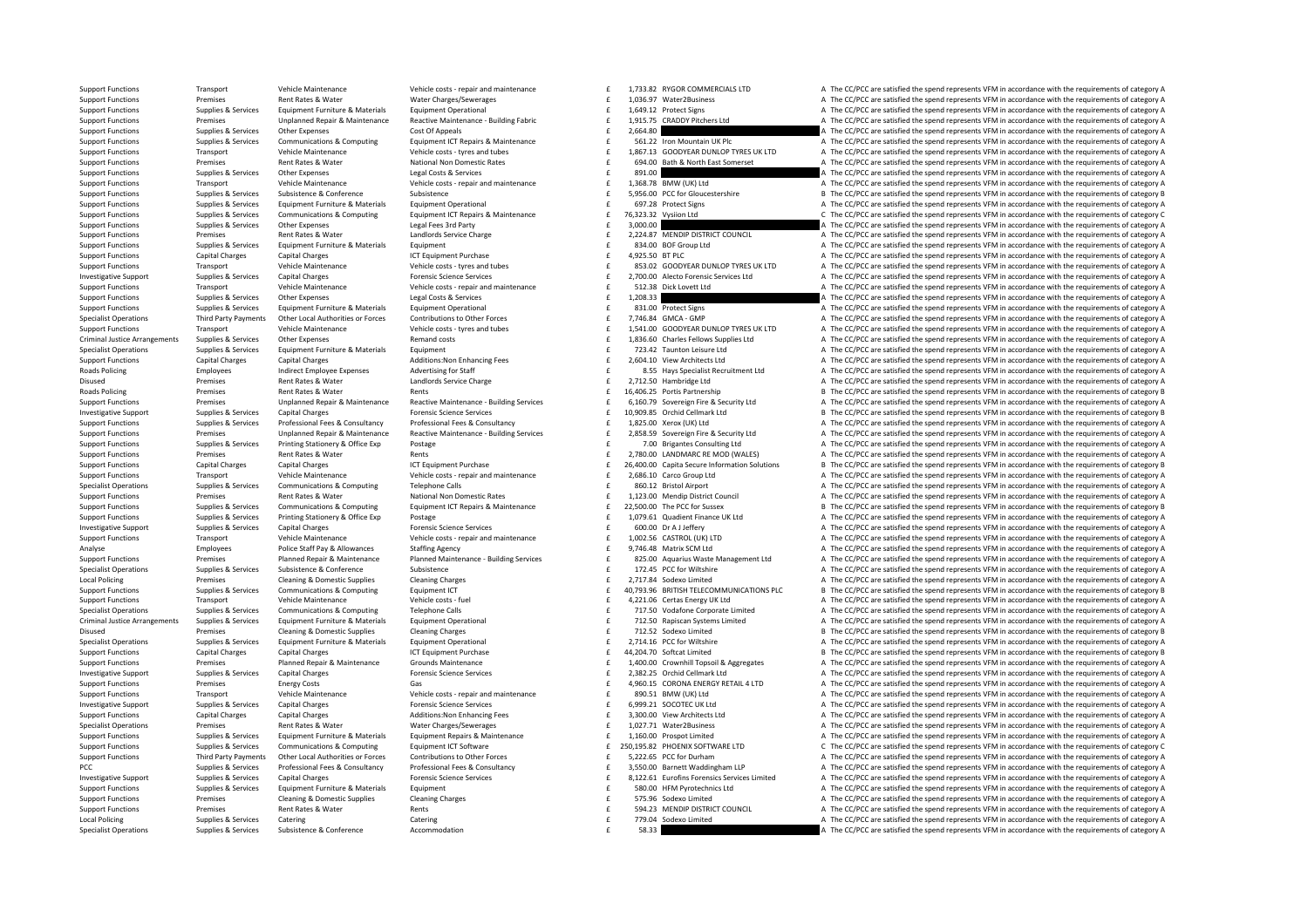Supplies & Services Communications & Computing Equipment ICT Hardware Purch Sand Computate Equipment ICT Hardware Purch Sand Computate (UK) Ltd CThe CC/PCC are satisfied the spend represents VFM in accordance with the requ PCC Third Party Payments Payments of Clients Grants - Voluntary Orgs Crants - Voluntary Orgs 21,244.34 Swan Advocacy Network B The CC/PCC are satisfied the spend represents VFM in accordance with the requirements of catego Support Functions Supplies & Services Printing Stationery & Office Exp Postage Prostage Prostage 705.89 E 705.89  $\pm$  705.89 and reprosents of category and the requirements of category A Vehicle Maintenance 71,912.11 Cliff Vehicle costs - repair and maintenance<br>Vehicle costs - repair and maintenance and maintenance and maintenance or control of the CC/PCC are satisfied the spend represents VFM in accordance with the requirements of category Supplies & Supplies & Supplies & Communications & Computing Telephone Calls and The COME of COME of the COPCC are satisfied the spend represents VFM in accordance with the requirements of category A and the Support Functio Support Functions Premises Rent Rates & Water National Non Domestic Rates 3,866.00 North Somerset Council A The CC/PCC are satisfied the spend represents VFM in accordance with the requirements of category A Support Functions Supplies Services Other Expenses 1593 Costs & Services 200  $\pm$  155.00  $\pm$  155.00  $\pm$  155.00  $\pm$  165.00  $\pm$  165.00  $\pm$  165.00  $\pm$  165.00  $\pm$  165.00  $\pm$  165.00  $\pm$  165.00  $\pm$  165.00  $\pm$  167.00 Support Functions Supplies & Services Other Expenses Legal Costs & Services Legal Costs & Services 665.00 **•** Expenses A The CC/PCC are satisfied the spend represents VFM in accordance with the requirements of category A S Equipment ICT Equipment ICT Communications Communications Computing Computing Computing Computing Computing Computing Computing A The CC/PCC are satisfied the spend represents VFM in accordance with the requirements of cat Support Functions Supplies & Services Other Expenses Legal Costs & Services Legal Costs & Services 675.00  $\pm$  675.00  $\pm$  A The CC/PCC are satisfied the spend represents VFM in accordance with the requirements of category Support Functions Supplies & Services Other Expenses Legal Costs & Services Legal Costs & Services **1900.00 E 1900.00 A** The CC/PCC are satisfied the spend represents VFM in accordance with the requirements of category Support Functions Supplies Services Other Expenses Legal Fees 3rd Party 15,000.00  $\pm$  15,000.00  $\pm$  15,000.00  $\pm$  15,000.00  $\pm$  15,000.00  $\pm$  15,000.00  $\pm$  15,000.00  $\pm$  15,000.00  $\pm$  15,000.00  $\pm$  15,000.00  $\pm$  Transport Vehicle Maintenance Vehicle orsts - tyres and tubes and the season of the 1,779.50 GOODYEAR DUNLOP TYRES UK LTD A The CC/PCC are satisfied the spend represents VFM in accordance with the requirements of category Support Functions Supplies & Services Communications & Computing Equipment ICT 2012 and the magnitude of the Same of the The CC/PCC are satisfied the spend represents VFM in accordance with the requirements of category A V Support Functions Transport Vehicle Maintenance Vehicle costs - fuel 10.76 Corporate Support HQ Imprest B The CC/PCC are satisfied the spend represents VFM in accordance with the requirements of category B Supplies & Supplies & Services Professional Fees & Consultancy Professional Fees & Consultancy Professional Fees & Consultancy Professional Fees & Consultancy (Equipment Consultancy of 1,825.00 Xerox (UK) Ltd a The CC/PCC analyse the content of the C/PCC are satisfied the spend represents VFM in accordance with the requirements of category A<br>Supplies & Services Equipment Furniture & Materials Equipment extra equipment and approximate the co namics and Pater and Mathematic Pater and Mathematic Pater and The CONTECT of the CONTECT of the CONTECT of the CONTECT of the CONTECT of the CONTECT of the CONTECT of the CONTECT of the CONTECT of the CONTECT of the CONTE Support Functions Supplies & Services Equipment Furniture & Materials Equipment Equipment Equipment Equipment environment of category B<br>Support Functions Supplies & Services Contractors/ Fees & Hired Fees & Hired Fees & Hi 1,406.67 My Staff Shop Limited **A** The CC/PCC are satisfied the spend represents VFM in accordance with the requirements of category A Support Functions Premises Rent Rates & Water National Non Domestic Rates 2,816.00 North Somerset Council A The CC/PCC are satisfied the spend represents VFM in accordance with the requirements of category A The CC/PC are Support Functions Supplies & Services Communications & Computing Equipment ICT Software examples and the Sales of the Sales of the CAPC are satisfied the spend represents VFM in accordance with the requirements of category Operational Support Supplies & Services Equipment Furniture & Materials Equipment Operational 13,296.69 £ 13,296.69 £ CMK Ltd B The CC/PCC are satisfied the spend represents VFM in accordance with the requirements of categ Specialist Operations Premises Cleaning & Domestic Supplies Cleaning Charges Cleaning Charges Cleaning Charges Cleaning Charges Cleaning Charges Cleaning Charges and the 1,162.61 Sodexo Limited B The CC/PCC are satisfied t Transport Vehicle Maintenance Vehicle costs - repair and maintenance and the 2,349.99 Trojan A The CC/PCC are satisfied the spend represents VFM in accordance with the requirements of category A Support Functions Supplies & Services Other Expenses Legal Costs & Services Legal Costs & Services 1,120.00 E 1,120.00 and the CC/PCC are satisfied the spend represents VFM in accordance with the requirements of category A Roads Policing Supplies & Supplies & Services Equipment Furniture & Materials Equipment Equipment Equipment Equipment Equipment Capital Supplies and Fig. 285.00 Vehicle Livery Solutions Ltd A The CC/PCC are satisfied the s Support Functions Premises Planned Repair & Maintenance Estates Costs Costs 1,118.99 Avon County Blinds A The CC/PCC are satisfied the spend represents VFM in accordance with the requirements of category A The CC/PCC are s Specialist Operations Premises Cleaning & Domestic Supplies Cleaning Charges Cleaning Charges 1,535.00 Sodexo Limited B The CC/PCC are satisfied the spend represents VFM in accordance with the requirements of category B Di Disused Supplies & Services Printing Stationery & Office Exp Printing 3,593.26 Xerox (UK) Ltd A The CC/PCC are satisfied the spend represents VFM in accordance with the requirements of category A Support Functions Premises Rent Rates & Water National Non Domestic Rates Rent Rates 27,904.00 Bristol City Council B The CC/PCC are satisfied the spend represents VFM in accordance with the requirements of category B<br>Spec Specialist Operations Third Party Payments Other Local Authorities or Forces Contributions to Other Forces Contributions of Content of CONCERTING CONFINERATION CONFINERATION CONFINERATION AT The COPC are satisfied the spen Support Functions Premises Premises Rent Rates & Water Mational Non Domestic Rates National Mational Mational Mational Mational Mational Commerced Cameric Mathematic Christmas and Taunton Council B The CC/PCC are satisfied Analyse Supplies & Services Supplies & Services Abortive Costs Abortive Costs 2,276,599.18 PCC for Cheshire COSTS 2,276,599.18 PCC for Cheshire COSTS CONVERTENT CONCRETENT CONCRETENT CONTENT CONTENT CONTENT CONTENT CONTENT Transport Vehicle Maintenance Vehicle costs - repair and maintenance and the set of the S26.60 DRIVE VAUXHALL A The CC/PCC are satisfied the spend represents VFM in accordance with the requirements of category A Support Functions Premises Rent Rates & Water National Non Domestic Rates Rent Rates 19,712.00 North Somerset Council B The CC/PCC are satisfied the spend represents VFM in accordance with the requirements of category B Ve Support Functions Transport Vehicle Maintenance Vehicle Costs - repair and maintenance vehicle costs - repair and maintenance<br>Support Functions Transport Vehicle Maintenance Vehicle Maintenance Vehicle Costs - functions an Support Functions Transport Vehicle Maintenance Vehicle costs fuel 21,259.83  $\frac{1}{2}$  are a small IK Ltd B The CC/PCC are satisfied the spend represents VFM in accordance with the requirements of category B Specialist Operations Employees Police Pay & Allowances Police Chief University Police Chief Inspector - Pay NI, Pension & HA and the 7,351.03 PCC for Gloucestershire A The CC/PCC are satisfied the spend represents VFM in £ 1,749.17 My Staff Shop Limited **A** The CC/PCC are satisfied the spend represents VFM in accordance with the requirements of category A Investigative Supplies Supplies & Services Equipment Furniture & Materials Equipment Operational Equipment Operational exceptional the materials and the COVICC are satisfied the spend represents VFM in accordance with the Support Functions Supportes Communications & Computing Equipment ICT 7,827.53 Telefonica UK Limited A The CC/PCC are satisfied the spend represents VFM in accordance with the requirements of category A Criminal Justice Arrangements Supplies & Services Other Expenses Remand costs Remand costs Remand costs and the requirements of category A The CC/PCC are satisfied the spend represents VFM in accordance with the requiremen Investigative Supplies and represents VFM in accordance with the requirements of category A characteristic capital Charges capital Charges Forensic Science Services and Forencic Science Services of A417.85 Key Forencic Sci Vehicle Maintenance Meridions Vehicle Content of Vehicle Content of Vehicle Content Vehicle Content of the CONSTANT MAIL CONTENT DAST Are CONTENT Are CONC are satisfied the spend represents VFM in accordance with the requi Local Policing Couper Supplies & Services Communications & Computing Equipment ICT Hardware Purch the SAS ADOD Computacenter (UK) Ltd A The CC/PCC are satisfied the spend represents VFM in accordance with the requirements Support Functions Supplies & Services Other Expenses Courses Fees Courses Fees 1,800.00 Proactive Gas Safety A The CC/PCC are satisfied the spend represents VFM in accordance with the requirements of category A Investigations Transport Vehicle Allowances Travel fares Travel fares and the SATAN CHALOW CONSTRIBUTION of The CC/PCC are satisfied the spend represents VFM in accordance with the requirements of category A The CC/PC are Support Functions Support Functions Energy Costs Gas 2,076.35  $\sum_{i=1}^{n} C^n$  CORONA ENERGY RETAIL 4 LTD A The CC/PCC are satisfied the spend represents VFM in accordance with the requirements of category A Specialist Operations Employees Police Pay & Allowances Police PC- Pay, NI & Pension Police PC- Pay, NI & Pension<br>
Pathologists reports and the section of the C/PCC are satisfied the spend represents VFM in accordance with Victical Fees Pathologists reports<br>
Planned Maintenance Paulitine Services 

F 7.570.00 DREDVORK SECURITY SYSTEMS FURDER UNK A The CC/PCC are satisfied the spend represents VFM in accordance with the requirements of catego Support Functions Premises Planned Renair & Maintenance Planned Maintenance Building Services f 7.520.00 NETWORK SECURITY SYSTEMS FUROPE (UK A The CC/PCC are satisfied the spend represents VEM in accordance with the requir Support Functions Capital Charges Capital Charges Capital Charges Other Plant & Equipment Charges Other Plant & Equipment 6,150.00 Cleartone Telecoms Ltd A The CC/PCC are satisfied the spend represents VFM in accordance wi Sunnort Eunctions Strange Contract Stranger (Sunday Sunday Control Service Control Service Control Control Control Control Control Control Control Control Control Control Control Control Control Control Control Control Con Support Functions Premises Energy Costs Gas Gas Basic Content Costs Gas Basic Content Costs Gas Basic Content Costs Gas Basic Content Content Content Content Content Content Content Content Content Content Content Content Support Functions Capital Charges Capital Charges Additions:Non Enhancing Fees 2,988.00 View Architects Ltd A The CC/PCC are satisfied the spend represents VFM in accordance with the requirements of category A Support Functions Supplies & Services Foulyment Furniture & Materials Foulyment Surveillance 9,998.30  $\epsilon$  9,998.30  $\epsilon$  a service of the CC/PCC are satisfied the spend represents VFM in accordance with the requirements of Criminal Justice Arrangements Supplies & Services Equipment Furniture & Materials Equipment Equipment Equipment<br>
1.000 Data Profect and The CC/PCC are satisfied the spend represents VFM in accordance with the requirements Local Policing Premises Rent Rates & Water Rents Rents Rents Rents Rents Rents Rents 8,250.00 EPG (UK) Ltd A The CC/PCC are satisfied the spend represents VFM in accordance with the requirements of category A Roads Policing Supplies & Subscriptions Subscriptions Subscriptions Subscriptions Subscriptions Subscriptions Subscriptions and Safety Support Ltd B The CC/PCC are satisfied the spend represents VFM in accordance with the Local Policing Catering Catering Catering Catering Catering Catering Catering Catering Catering Catering Catering Catering Catering Catering Catering Catering Catering Catering Catering Catering Catering Catering Catering Support Functions Premises Rent Rates & Water Landlords Service Charge 1, and the service Charge 1, a service Charge 1, a service A The CC/PCC are satisfied the spend represents VFM in accordance with the requirements of c Support Functions Premises Planned Repair & Maintenance Planned Maint-Roof repairs and the S25.00 RAM Scaffolding (UK) Ltd A The CC/PCC are satisfied the spend represents VFM in accordance with the requirements of category Support Functions Supplies & Services Contractors/Fees & Hired Fees & Hired Fees & Hired Fees & Hired Fees & Hired Fees & Hired Fees & Hired Fees & Hired Fees & Hired Fees & Hired Fees & Hired Fees & Hired Fees & Hired Fee Employees Police Staff Pay & Allowances Staffing Agency Support End 1,632.00 University Hospitals Bristol NHS FT A The CC/PCC are satisfied the spend represents VFM in accordance with the requirements of category A Support E 575.00 Genius Within CIC and the CC/PCC are satisfied the spend represents VFM in accordance with the requirements of category A<br>R The CC/PCC are satisfied the spend represents VFM in accordance with the requirements of Premises Planned Repair & Maintenance Servicing Agreements and the Servicing Control of the Security Ltd and The CC/PCC are satisfied the spend represents VFM in accordance with the requirements of category A Decarbonal on Operational Support Supplies & Supplies & Services Equipment Furniture & Materials Equipment Dperational equipment Dperational expected and the material of the CC/PCC are satisfied the spend represents VFM in accordance wi Analyse Supplies & Services Equipment Furniture & Materials Equipment Furniture Equipment Furniture and the State of the State of the State of State of State of State of State of State of State of State of Are of State A T Support Functions Supplies & Services Communications & Computing Equipment ICT examples Computing Equipment ICT examples and the service of the material of the CC/PCC are satisfied the spend represents VFM in accordance wi Investigations Supplies & Services Communications & Computing Tel Enquiry Service 2,433.33 Equifax Limited A The CC/PCC are satisfied the spend represents VFM in accordance with the requirements of category A Support Functions Premises Premises Unplanned Repair & Maintenance Responsive Maint - Roofs exacutor Active 2010.00 Hennessy Building Contractors Ltd A The CC/PCC are satisfied the spend represents VFM in accordance with t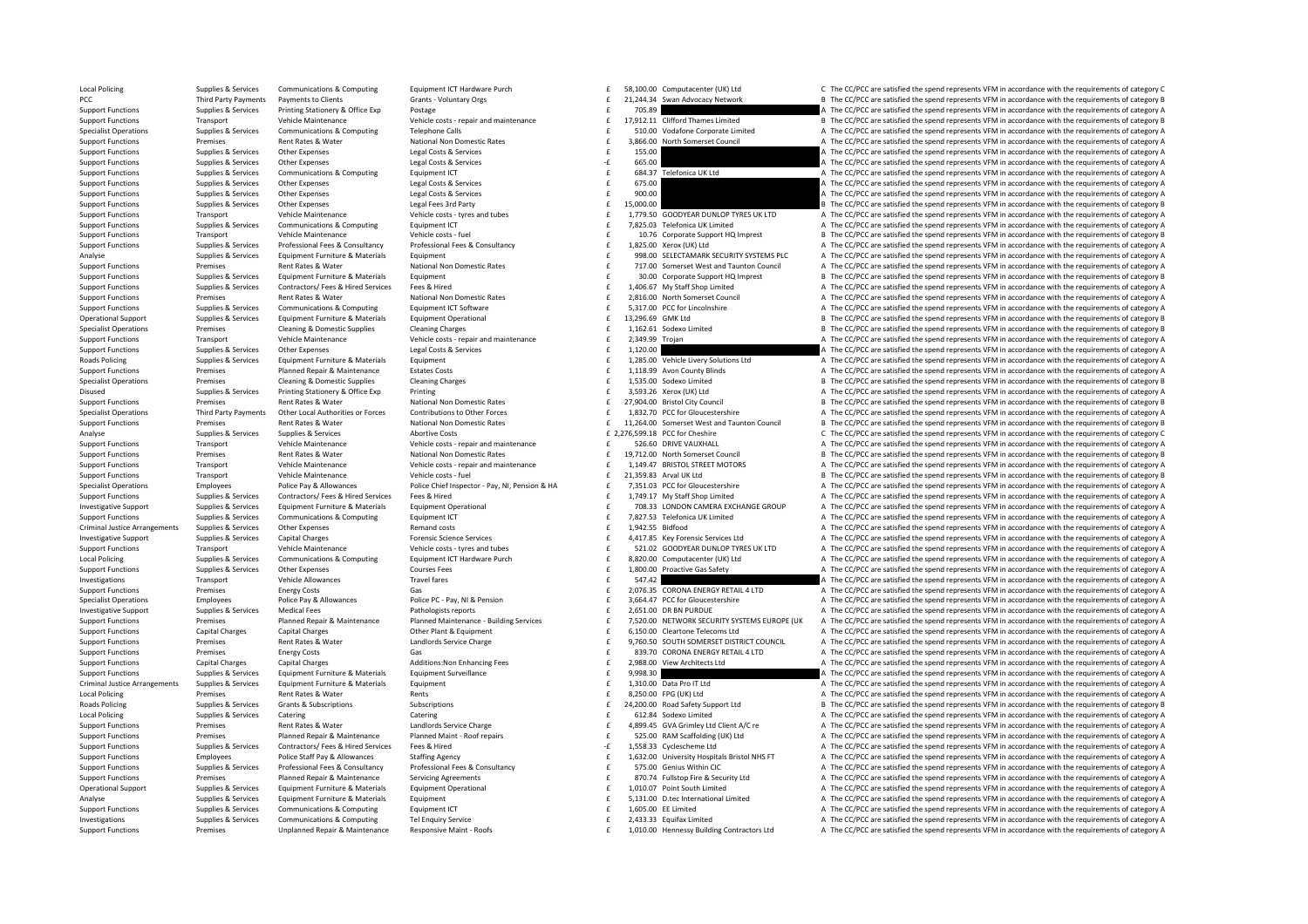Specialist Operations Premises Rent Rates & Water National Non Domestic Rates 1,210.00 North Somerset Council A The CC/PCC are satisfied the spend represents VFM in accordance with the requirements of category A Superments Support Functions Premises Rent Rates & Water Rents Rents Rents Rents Rents Rents 17,500.00 LH HASKINS & SON LTD B The CC/PCC are satisfied the spend represents VFM in accordance with the requirements of category B Support Functions Capital Charges Capital Charges Construction & Conversion Works 10,080.00 Trojan 10,080.00 Trojan B The CC/PCC are satisfied the spend represents VFM in accordance with the requirements of category B Supp Support Functions Support Functions Supplies A Supplies A The CC/PCC are satisfied the spend represents VFM in accordance with the requirements of category A The Critical A The CC/PCC are satisfied the spend represents VFM Roads Policing Supplies & Services Printing Stationery & Office Exp Postage Postage 2,639.96 2,639.96 2,639.96 2,639.96 2,639.96 2,639.96 2,639.96 2,639.96 2,639.96 2,639.96 2,693.16 2,693.16 2,693.16 2,693.16 2,693.16 2,6 Specialist Operations Employees Police Pay & Allowances Police Chief Inspector - Pay & NI Pay & Allowances Police Chief Inspector - Pay & NI E 6,933.16 PCC for Wiltshire AThe CC/PCC are satisfied the spend represents VFM i Dealing with the Public Supplies & Services Airwave Airwave Airwave Airwave Airwave Airwave Airwave Airwave Airwave Support For Support Functions LTD CONCC are satisfied the spend represents VFM in accordance with the requ Support Functions Premises Energy Costs Energy Costs Electricity Electricity 11,856.14 EDF ENERGY 1 LIMITED B The CC/PCC are satisfied the spend represents VFM in accordance with the requirements of category B Network In t Premises Rent Rates & Water Mational Non Domestic Rates Functions Premises Rent Rates Rent Rates Rates Rent Rates Rent Rates Rent Rates Rent Rates Rent Rates Rent Rates Rent Rates Rent Rates Rent Rates Rent Rates Rent Rate Local Policing Supplies & Services Equipment Furniture & Materials Equipment examples Equipment examples and the supplies a the spend represents VFM in accordance with the requirements of category A The CC/PCC are satisfie Support Functions Premises Unplanned Repair & Maintenance Responsive Maint - Electrical 1,603.00 Atkins Ltd 1,603.00 Atkins Ltd A The CC/PCC are satisfied the spend represents VFM in accordance with the requirements of cat Support Functions Supplies Services Other Expenses Courses Fees 2 200.00 Strengthscope Ltd A The CC/PCC are satisfied the spend represents VFM in accordance with the requirements of category A Specialist Operations Transport Vehicle Allowances Travel fares Travel fares and the community of the CC/PCC are satisfied the spend represents VFM in accordance with the requirements of category A Support Functions Capital Charges Capital Charges Construction & Conversion Fees 1,575.00 Atkins Ltd A The CC/PCC are satisfied the spend represents VFM in accordance with the requirements of category A Vehicle Antistan A of the control of the Maintenance (Separate of the Vehicle Maintenance Vehicle Only of Vehicle Costs - regair and maintenance of the S50.38 SAFETY KLEEN UKLTD A The CC/PCC are satisfied the spend represents VFM in accordan Support Functions Capital Charges Capital Charges ICT Equipment Purchase 26,111.00 Social Finance Limited B The CC/PCC are satisfied the spend represents VFM in accordance with the requirements of category B Vehicle Core c of the contract of the contract of the contract of the contract of the contract of the contract of the contract of the contract of the contract of the contract of the contract of the contract of the contract of the contrac PCC Supplies & Services Other Expenses Courses Fees Courses Fees Courses Fees and Courses Fees 1,150.00 E 1,150.00 A The CC/PCC are satisfied the spend represents VFM in accordance with the requirements of category A Suppl Supplies & Supplies & Supplies & Services Contractors/Fees & Hired Services Fees & Hired Services Fees & Hired<br>
Premises Premises Alexander Premises Lastes Premises Leases Premises Leases Premises Leases and E and the Came Premises Rent Rates & Water Premises Leases 872,172.43 Blue Light Partnership C The CC/PCC are satisfied the spend represents VFM in accordance with the requirements of category C Support Functions Premises Cleaning & Domestic Supplies Cleaning Charges Cleaning Charges Cleaning Charges Cleaning Charges Cleaning Charges Functions and the CC/PC are satisfied the spend represents VFM in accordance with Support Functions Premises Rent Rates & Water National Non Domestic Rates 2000 and Domestic Rates 2000 and Domestic Rates 2000 and Domestic Rates 2000 and Domestic Rates 2000 and Domestic Rates 2000 and Domestic Rates 2000 Supplies & Services Communications & Computing Equipment ICT Repairs & Maintenance and the Maintenance of the Maintenance of the CC/PCC are satisfied the spend represents VFM in accordance with the requirements of category Investigative Support Capital Charges Capital Charges Capital Charges 2,287.15 Bechtle Direct Ltd A The CC/PCC are satisfied the spend represents VFM in accordance with the requirements of category A Support Functions and Support Functions Premises Rent Rates & Water National Non Domestic Rates 939.44 £ MENDIP DISTRICT COUNCIL A The CC/PCC are satisfied the spend represents VFM in accordance with the requirements of category A Support Functions Supplies & Services Contractors/Fees & Hired Services Fees & Hired Fees Contractors/Fees & Hired Services Fees & Hired Fees & Hired Fees & Hired Fees & Hired Fees & Hired Fees and Feed Contractors/Fees Se Support Functions Supplies & Services Other Expenses Legal Costs & Services Legal Costs & Services Support Functions and the CC/PCC are satisfied the spend represents VFM in accordance with the requirements of category A S Support Functions Premises Rent Rates & Water National Non Domestic Rates 1,310.00 Bristol City Council A The CC/PCC are satisfied the spend represents VFM in accordance with the requirements of category A Construction & C Support Functions Capital Charges Capital Charges Construction & Conversion Fees 3,340.00 Ridge & Partners LLP A The CC/PCC are satisfied the spend represents VFM in accordance with the requirements of category A Courses C Support Functions Support Functions Or A The CC/PCC are satisfied the spend represents VFM in accordance with the requirements of category A Curses Courses Fees and represents VFM in accordance with the requirements of cat Specialist Operations Specialist Operations Fundatores Police Pay & Allowances Police Chief Inspector - Pay NL Pension & HA F 7.171.52 PCC for Wiltshire C. The CC/PCC are satisfied the spend represents VFM in accordance wi Support Functions Supplies & Services Other Expenses Legal Costs & Services Legal Costs & Services Legal Costs & Services Costs & Services Support Engage and the CC/PCC are satisfied the spend represents VFM in accordance Contract Suppliers & Services Clothing Uniforms & Laundry Clothing Bundre Clothing Bundre Clothing Bundre Clothing Bundre Clothing Bundre Clothing Bundre Clothing Bundre Clothing Bundre Clothing Bundre Clothing Uniforms - Supplies & Supplies & Supplies & Supplies & Device of Equipment Furniture & Materials Equipment Derational experiments of category and maintenance and the support of the CC/PCC are satisfied the spend represents VFM in acc Transport Vehicle Maintenance Vehicle costs - repair and maintenance and the season of the CC/PCC are satisfied the spend represents VFM in accordance with the requirements of category A Supplies & Services Capital Charges Forensic Science Services and Charges Forensic Science Services Forensic Science Services and Development of Charges of the CC/PCC are satisfied the spend represents VFM in accordance wi Criminal Justice Arrangements Supplies & Services Clothing Uniforms & Laundry Laundry Laundry & Dry Cleaning Minimal Durang Durang Supplies & Services Clothing Uniforms & Laundry Mustum Mustum Durang Durang Service and Exe Supplies & Supplies & Supplies & Supplies Professional Fees & Consultancy Professional Fees & Consultancy Professional Fees & Consultancy Professional Fees & Consultancy Consultancy and the media of the CC/PCC are satisfie Supplies & Services Contractors/Fees & Hired Services Fees & Hired Fees & Hired Fees & Hired Fees & Hired Fees & Hired Fees & Hired Fees & Hired Fees & Hired Fees & Hired Fees & Hired Fees & Hired Fees & Hired Fees & Hired Support Transport Vehicle Maintenance Vehicle costs - repair and maintenance 2,845.61 EMW (UK) Ltd A The CC/PCC are satisfied the spend represents VFM in accordance with the requirements of category A Support of the Suppor Disused Supplies & Services Printing Stationery & Office Exp Reprographics and the station of category A The CC/PCC are satisfied the spend represents VFM in accordance with the requirements of category A Support Functions Premises Rent Rates & Water Rents Rents Rents Rents Section 2,057.50 BATH & NORTH EAST SOMERSET COUNCIL A The CC/PCC are satisfied the spend represents VFM in accordance with the requirements of category Comparison Comparison Comparison Comparison Comparison Comparison Comparison Comparison Comparison Comparison Comparison Comparison Comparison Comparison Comparison Comparison Comparison Comparison Comparison Comparison Co Support Functions Transport Vehicle Maintenance Vehicle costs - repair and maintenance Chicle costs - repair and maintenance Chicle Chicle costs - repair and maintenance - Table 20130 Bristol PartsPlus A The CC/PCC are sat Premises Planned Repair & Maintenance Planned Maint-Mechanical Plant Mexical Plant and the Support Euclid and the CC/PCC are satisfied the spend represents VFM in accordance with the requirements of category A support Func Support Functions Supplies & Services Other Expenses Legal Fees 3rd Party 10,000.00 E 10,000.00 B The CC/PCC are satisfied the spend represents VFM in accordance with the requirements of category B Support Functions Supplies & Services Other Expenses Courses Fees 5 £ Stand Against Racism & Inequality A The CC/PCC are sat ,900.00 isfied the spend represents VFM in accordance with the requirements of category A Support Functions Supplies & Services Catering Catering Catering Catering Catering Catering Catering Catering Catering Catering Catering Catering a The CC/PC are satisfied the spend represents VFM in accordance with the re Premises Bent Rates & Water Mational Non Domestic Rates and the material material of the CC/PCC are satisfied the spend represents VFM in accordance with the requirements of category A<br>Support Functions Supplies & Services Support Functions Supplies & Services Equipment Furniture & Materials Equipment Operational experiment of category A<br>Consider of the Support of the CCPCC are satisfied the spend represents VFM in accordance with the requir Operational Support Supplies & Services Capital Charges Forensic Science Services 829.40 £ Orchid Cellmark Ltd <sup>B</sup> The CC/PCC are satisfied the spend represents VFM in accordance with the requirements of category B Specialist Operations Employees Police Pay & Allowances Police Superintendent - Pay, NI & Pension E 8,196.51 PCC for Gloucestershire A The CC/PCC are satisfied the spend represents VFM in accordance with the requirements o Specialist Operations Employees Police Pay & Allowances Police Chief Inspector - Pay, NI & Pension E 6,946.13 PCC for Wiltshire A The CC/PCC are satisfied the spend represents VFM in accordance with the requirements of cat Support Functions Premises Rent Rates & Water Rents Rents Rents Rents Rents Rents Rents Rents 1,250.00 Barleygreen Limited A The CC/PCC are satisfied the spend represents VFM in accordance with the requirements of category Specialist Operations Employees Police Pay & Allowances Police Inspector - Pay, NI & Pension Englisher CONTENT CONSULTER SALLO CONTENT CONTENT CONTENT CONTENT CONTENT CONTENT CONTENT ON CONTENTING CONTENT ON THE CONTENT ON Third Party Payments Contribution Contribution Contribution 10 10 100000 Unseen (UK) B The CC/PCC are satisfied the spend represents VFM in accordance with the requirements of category B Support Functions Premises Rent Rates & Water Water Water Charges/Sewerages 557.73 Water2Business A The CC/PCC are satisfied the spend represents VFM in accordance with the requirements of category A Employees Police Staff Pay & Allowances Police Staff - Police Pension Police Pension and the C26,000.00 Somerset County Council Pension Fun CThe CC/PCC are satisfied the spend represents VFM in accordance with the requirem Specialist Operations Transport Vehicle Maintenance Vehicle Control Vehicle conts creatized maintenance Vehicle conts creatized maintenance of the COPC for Wiltshire C. The COPC are satisfied the spend represents VEM in ac Support Functions Supplies & Services Communications & Computing Equipment ICT Hardware Purch and the service of the CC/PCC are satisfied the spend represents VFM in accordance with the requirements of category A Electrici Premises Energy Costs Electricity Electricity 516.00 NENDIP DISTRICT COUNCIL A The CC/PCC are satisfied the spend represents VFM in accordance with the requirements of category A Support Functions Premises Premises Premises Premises Contractors/Fees & Hired Services Fees & Hired Waste Costs Costs and Costs and the CC/PCC are satisfied the spend represents VFM in accordance with the requirements of Support Functions Supplies & Services Contractors/Fees & Hired Fees & Hired Fees & Hired Fees & Hired Fees & Hired Fees & Hired Fees & Hired Fees & Hired Fees & Hired Fees & Hired Fees & Hired Fees & Hired Fees & Hired Fee Suppliers Complete Suppliers of category and the computations of category and the computations of category computers and the computations of category and the computers of category and the computers of category and the comp Investigations Supplies & Services Professional Fees & Consultancy Professional Fees & Consultancy Professional Fees & Consultancy Consultancy and the 2,275.00 and the CC/PCC are satisfied the spend represents VFM in accor Supplies & Services Equipment Furniture & Materials Equipment Repairs & Maintenance and the Support Functions American Americans of category A The CC/PCC are satisfied the spend represents VFM in accordance with the requir PCC Supplies & Services Communications & Computing Equipment ICT Software extra the stategory A The CC/PCC are satisfied the spend represents VFM in accordance with the requirements of category A Supplies & Services Contractors/Fees & Hired Services Fees & Hired - Cleaning Cells/Vehs and the Sample of the CCPCC are satisfied the spend represents VFM in accordance with the requirements of category A Support Function Support Functions Premises Functions Energy Costs Electricity Electricity 2,228.10 EDE ENERGY 1 LIMITED A The CC/PCC are satisfied the spend represents VFM in accordance with the requirements of category A Support Functions Premises Rent Rates & Water National Non Domestic Rates 1,846.00 Bath & North East Somerset A The CC/PCC are satisfied the spend represents VFM in accordance with the requirements of category A Criminal J Criminal Justice Arrangements Supplies & Services Other Expenses Remand costs Remand costs 1,942.55 Bidfood A The CC/PCC are satisfied the spend represents VFM in accordance with the requirements of category A Support Functions Supplies & Services Communications & Computing Equipment ICT examples are a sample of the samples and the CC/PCC are satisfied the spend represents VFM in accordance with the requirements of category A